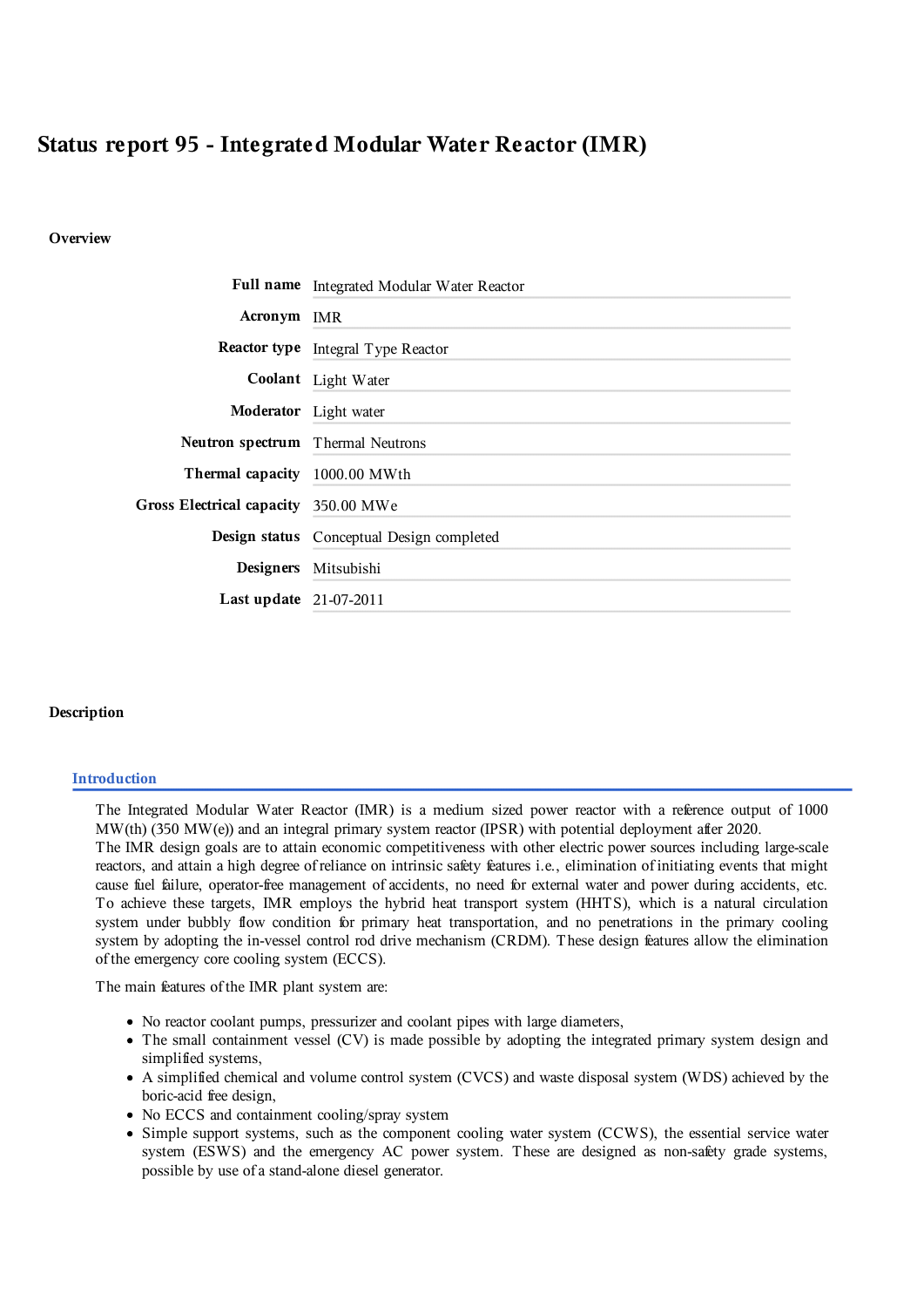The IMR is primarily designed to generate electricity as a land-based power station module. The capacity of the power station can easily be increased and adjusted to the demand by constructing additional modules. Because of its modular characteristics, it is suitable for large-scale power stations consisting of several modules and also suitable for small distributed-power stations, especially when the capacity of grids is small. IMR also has the capability for district heating, seawater desalination, process steam production, and so forth. The IMR concept has a very small containment vessel (CV), as shown in Figure 1, and brings economic competitiveness with the large-scale LWRs.



**Fig.1. Comparison of CV size between a same power-scale IMR and PWR**

IMR started its conceptual design study in 1999 at Mitsubishi Heavy Industries (MHI), reflecting changes in the business environment such as lower economic growth and electricity demand and deregulation of electricity markets in Japan. An industry-university group led by MHI, including Kyoto University, Central Research Institute of Electric Power Industries (CRIEPI), the Japan Atomic Power Company (JAPC), and MHI is currently developing related key technologies through two projects, funded by the Japan Ministry of Economy, Trade and Industry, from 2001 to 2004 and from 2005 to 2007. In the first project, the feasibility of the HHTS concept was tested through two series of experiments.

### [1]-[7] They are;

- Phase1-1: air-water scale tests to confirm void distribution and void behaviour in the reactor,
- Phase1-2: high temperature natural circulation tests to study two-phase natural circulation in the reactor with the actual temperature, pressure, and axial dimensions of IMR.

In the second project, the thermal-hydraulic data under natural circulation conditions with bubbly flow for the HHTS design were obtained by four series of simulation tests using alternate fluids, sulfur hexafluoride  $(SF_6)$  gas and ethanol (C2H5OH), whose pairing has good agreements with steam-water under high pressure conditions around 8~15MPa on bubbly flow performances [8]-[10].

They simulate bubbly flow in;

- Phase2-1: single sub-channel geometry in the IMR fuel subassembly,
- Phase2-2: a multi-bundle geometry in the IMR core,
- Phase2-3: a core internal structure, like the CRDM support plates, in the riser,
- Phase2-4: a structure around the upper part of the riser, where gas separation occurs. The test facilities were built and operated at the MHI Takasago R&D centre.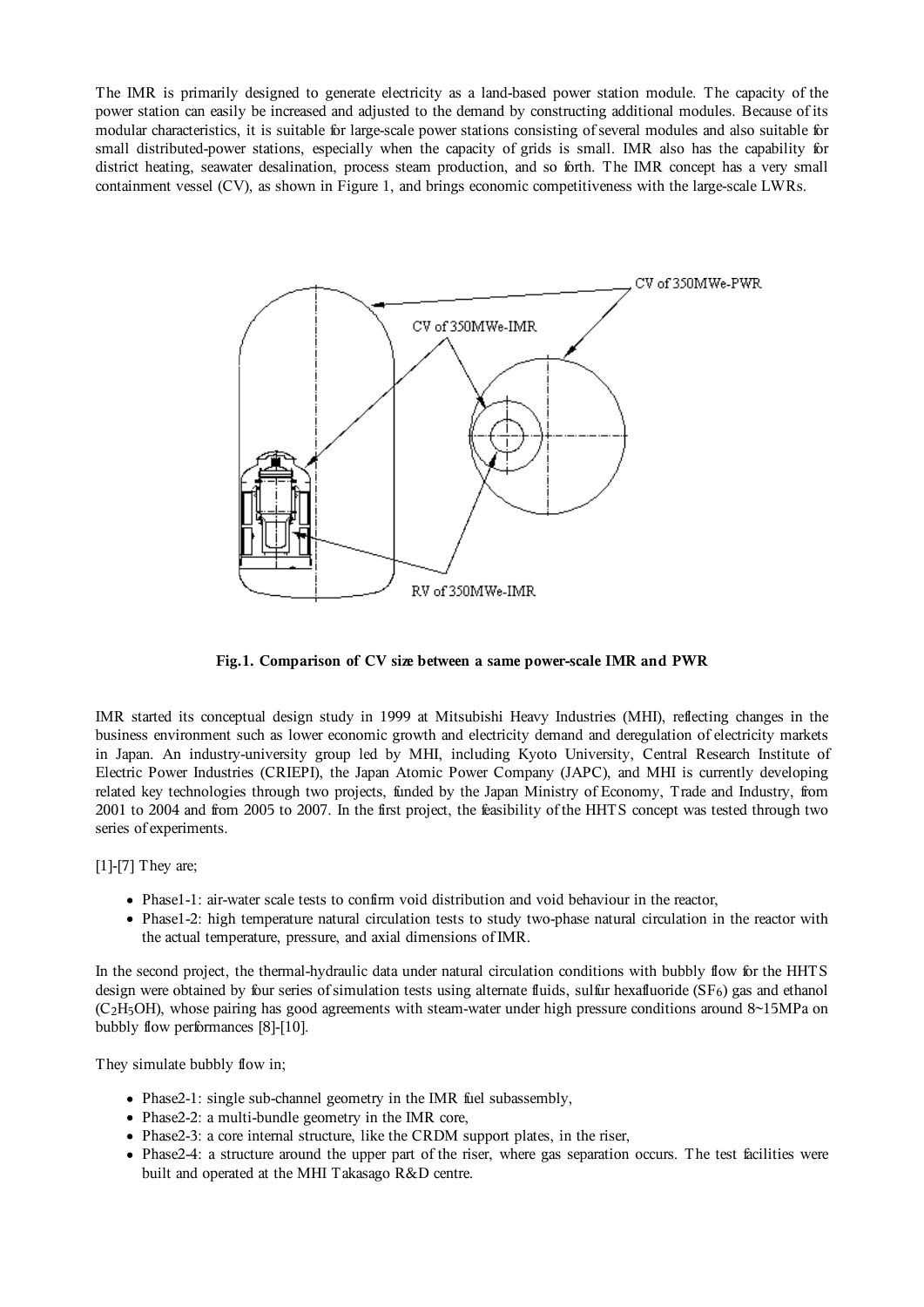Technologies of the in-vessel CRDM are based on marine reactor (MRX) development by Japan Atomic Energy Research Institute (JAERI) and MHI. [11]

After these conceptual design efforts, basic design and validation tests are required before making an application for IMR licensing.

Description of the nuclear systems

# 2.1. Main characteristics of the primary circuit

The cross-section of the IMR reactor is shown in Figure 2 and main characteristics of the primary circuit are summarized in Table 1.



Fig.2. Cross section of IMR reactor

In the HHTS, IMR employs natural circulation and a self-pressurized primary coolant system, altogether resulting in a simple primary system design without reactor coolant pumps and pressurizer, it also reduces maintenance requirements. In addition, the use of the HHTS concept makes it possible to reduce the size of the RV. The HHTS is a kind of two-phase natural circulation system. The coolant starts boiling in the upper part of the core, and two-phase coolant keeps bubbly flow and flows up in the riser and is condensed and cooled by the SGs. This design approach increases coolant flow rate and thus reduces the required the RV height to transport the heat from the core. The IMR primary cooling system design under bubbly flow makes it easy to employ PWR design technologies.

| Circulation Type              | Natural circulation with bubbly flow |
|-------------------------------|--------------------------------------|
| Coolant Material              | Light Water                          |
| Core inlet/outlet temperature | 303°C/345°C                          |
| Primary coolant flow rate     | $3120 \text{ kg/s}$                  |
| Reactor operating pressure    | $ 15.51 \text{ MPa}$ (abs)           |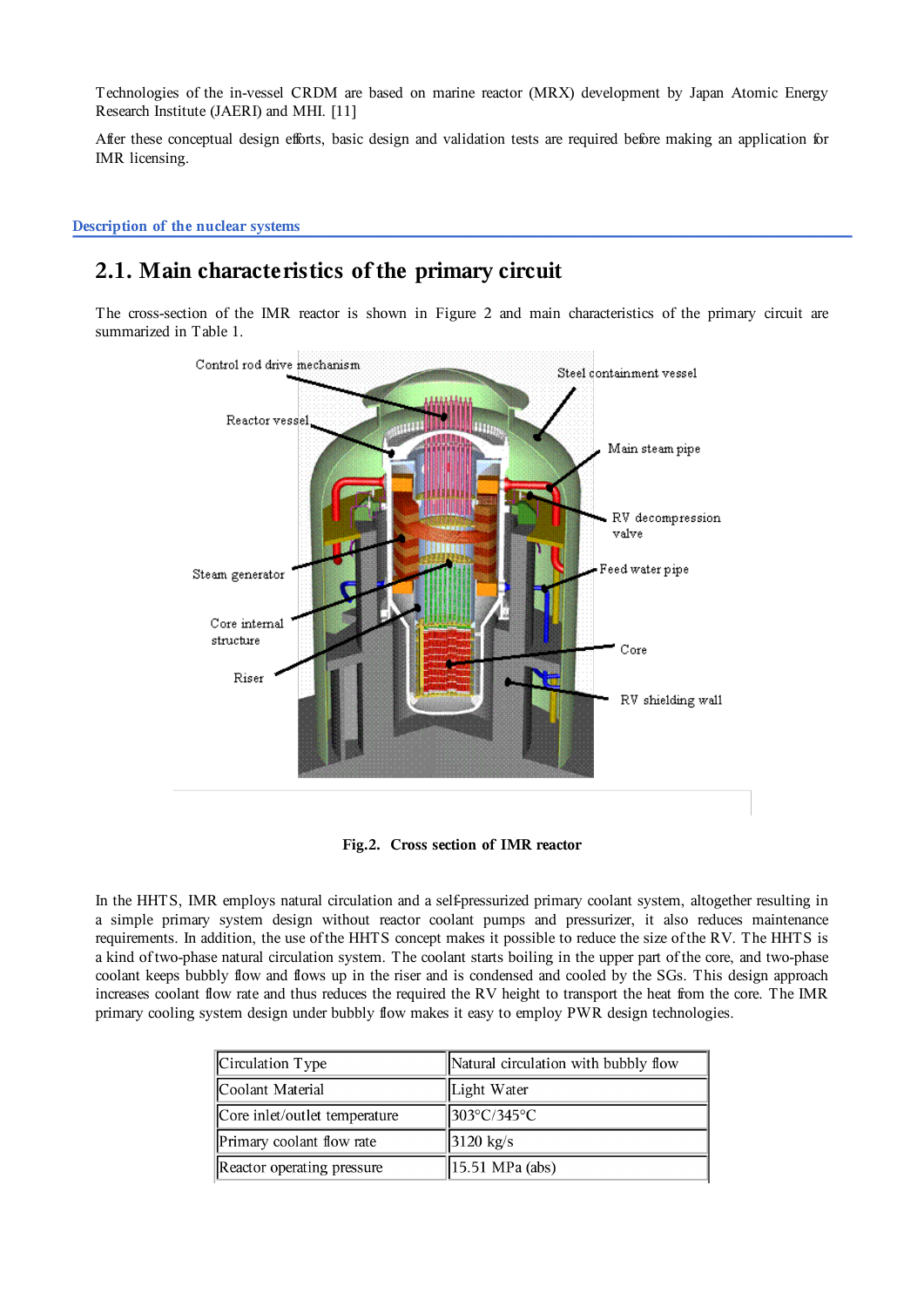| Core outlet average void fraction | 17% |
|-----------------------------------|-----|
|-----------------------------------|-----|

### Table 1. Thermal-hydraulic characteristics

# 2.2. Reactor core and fuel design

A cross section of the IMR fuel assembly and a core map of IMR are given in Figures 3 and 4 respectively. Design specifications for the fuel and core are given in Table 2.

| Items                              | Specifications                                      |
|------------------------------------|-----------------------------------------------------|
| Fuel rod                           |                                                     |
| Outer diameter (mm)                | 9.0                                                 |
| Effective height (mm)              | 3650                                                |
| Cladding material                  | Zr-Nb alloy                                         |
| U-235 enrichment (weight %)        | 4.45 and 4.95 (avg. $4.80$ ) for the reference core |
| Fuel assembly                      |                                                     |
| Rod arrangement                    | $21 \times 21$                                      |
| Rod pitch (mm)                     | 12.6                                                |
| Number of standard fuel rods       | 381 (32-rod including Gd)                           |
| Number of RCC thimbles             | 32                                                  |
| Number of burnable poison thimbles | 24                                                  |
| Number of instrumentation thimbles | $\overline{4}$                                      |
| Core                               |                                                     |
| Number of fuel assemblies          | 97                                                  |
| Average linear heat rate (kW/m)    | 7.2                                                 |
| Average power density (kW/l)       | 40                                                  |
| Number of RCCs                     | 72                                                  |
| Refueling interval (EFPM)          | 26                                                  |
| Refueling batch number             | 3                                                   |

### Table.2. Fuel and core design specifications

Basically, the fuel design of IMR is the same as with conventional PWRs. The reference IMR design study is done assuming the use of low-enriched uranium dioxide fuel (less than 5 weight % U-235). The IMR fuel assemblies use square type open lattices, like in conventional PWRs. The major differences are as follows;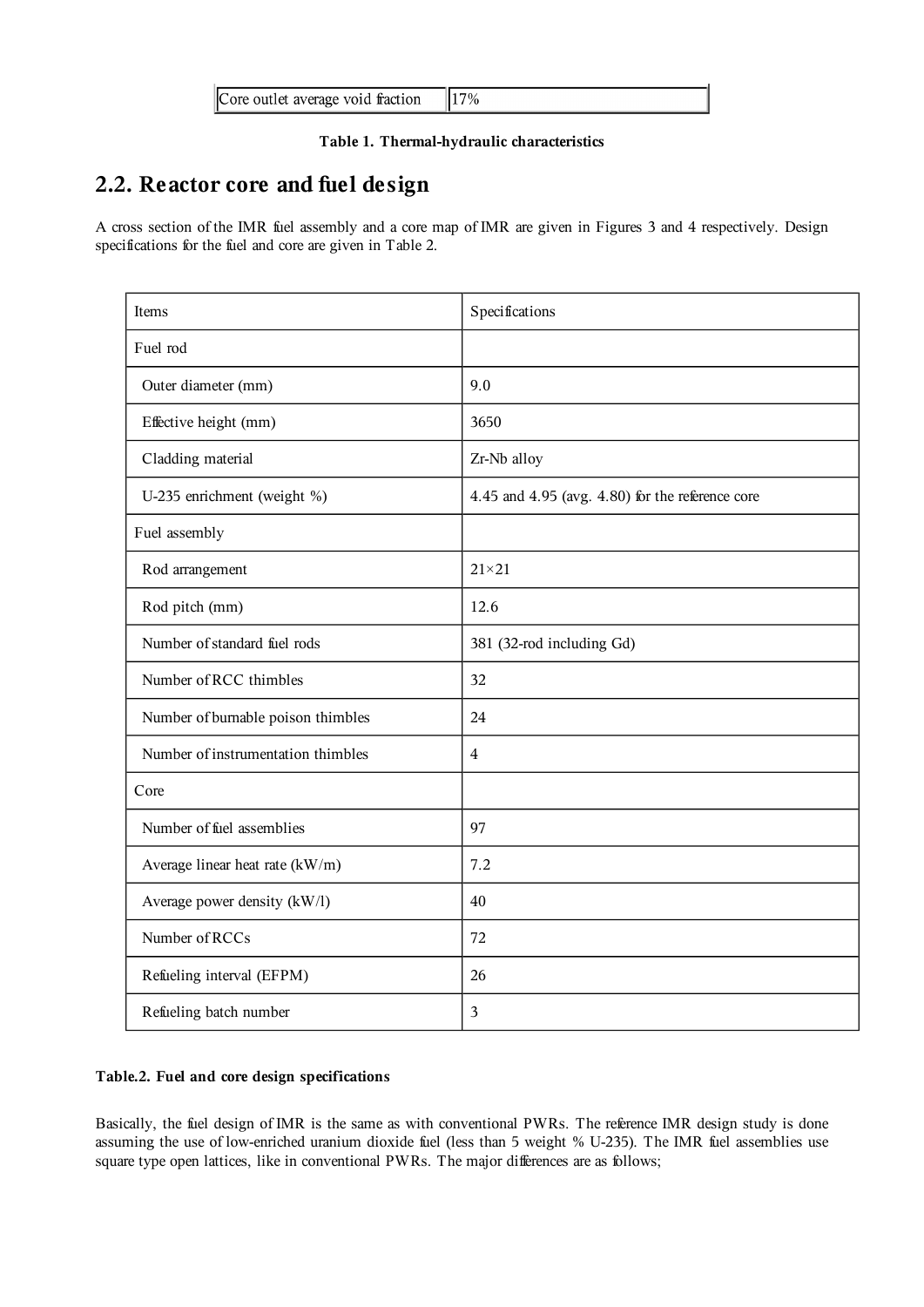a) Control rods, rod cluster control (RCC) type, perform the reactivity control, whose neutron absorber is 90 weight % enriched B4C, and the soluble acid boron system is used for the backup reactor shutdown to avoid corrosion of structural materials by boric acid ,

b) The hydrogen-to-uranium ratio (H/U) is set to 5, which are larger than in conventional PWRs, to reduce the pressure drop in the primary circuit,

c) The coolant boils in the upper part of the core and the core outlet void fraction is less than 20%, locally in the core less than 40%, to keep bubbly flow conditions,

d) To reduce axial power peaking caused by coolant boiling, the fuel consists of two parts, the upper part with higher enrichment and the lower part with lower enrichment. Additionally, hollow annular pellets are used in the upper part fuel to reduce axial differences of burn-up rate.

The refueling interval is 26 effective full power months (EFPMs). The power density is lower (about 1/2.5 of current PWRs) but the fuel lifetime is longer (6.5 years) than currrent PWRs, so that the averaged discharged burn-up is about 46GWd/t, which is approximately the same as current PWRs. The cladding material employs Zr-Nb alloy to obtain integrity under the 345°C-temperature and long-lifetime conditions.





**Fig.3. Cross section of fuel assembly**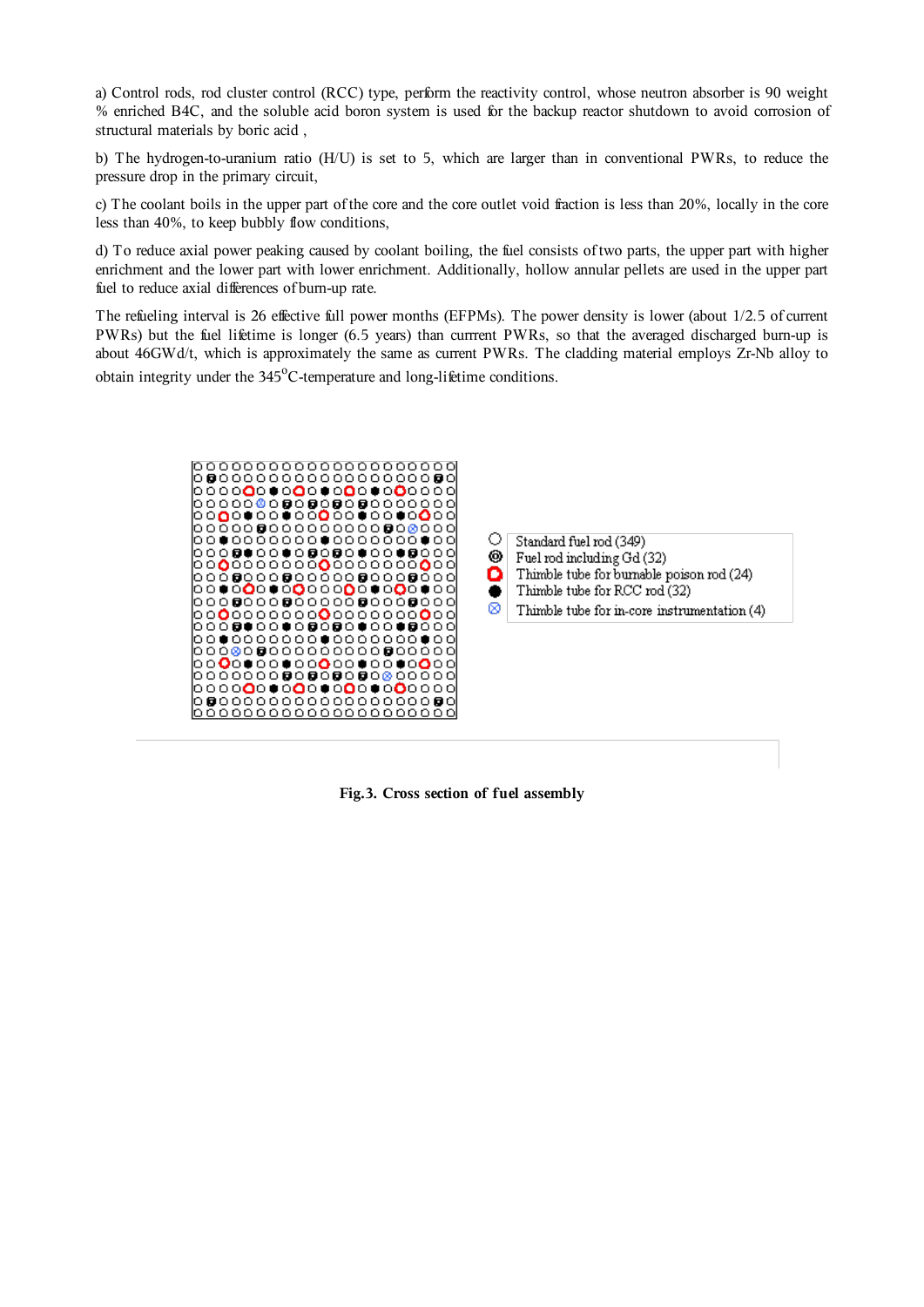

**Fig.4. Core map (RCC arrangement)**

The assembly size is determined to avoid re-critical in the one-assembly submergence accident in pure water with no RCCs and no burnable poison rods. The fuel materials are same to the current PWR. A spacer is a grid type and a simple plate type with no vanes to reduce pressure drop in the core.

The RCCs are separated into three groups; an operation group (12 clusters), a start-up group (36 clusters) and a shutdown group (24 clusters). The operation RCCs govern reactivity changes with burn-up and power level, the start-up RCCs do reactivity changes with power level, and the shutdown RCCs do reactivity changes between the cold zero power state and the hot zero power state. Only 12 operation RCCs are inserted in the core during full power operation. Either of these groups can move the reactor from a hot full power to a hot shutdown state. The shutdown margins are more than 1%Δρ with the one-rod stuck condition and more than 5%Δρ with the all-RCC-in condition in the cold zero power state.

To reduce the burn-up reactivity swing and the required number of CRDMs, all fuel assemblies contain integrated Gd-fuel rods. Separate burnable absorber rods are also used to reduce the reactivity swing. The design gives a small reactivity swing as shown in Figure 5.



**Fig.5. Keff change with burn-up**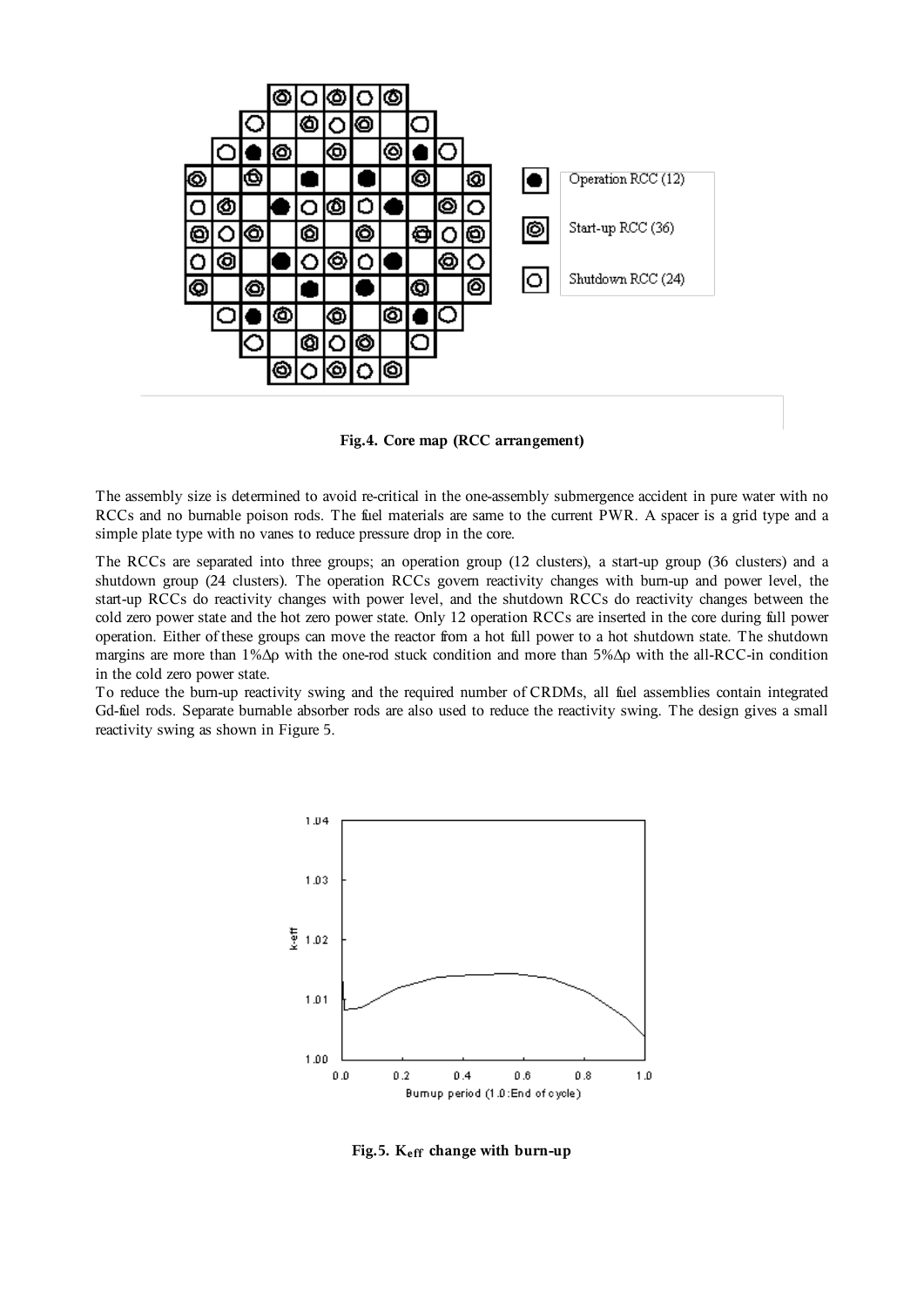## **2.3. Fuel handling and transfer systems**

The fuel handling and fuel transfer systems consist mainly of the refueling crane, fuel transfer system, and spent fuel pit crane as in existing plants. Considering the recent need to reduce the periodical inspection time, many improvements including an increase in the speed of each system have been employed.

# **2.4. Primary circuit components**

As shown in Figure 6, there are mainly 4 kinds of primary circuit component, control rod drive mechanisms (CRDMs) operating the RCCs, core internal structure supporting the RCCs, SGs removing heat from the core, and a riser generating natural circulation force.

The CRDM is located inside the RV and employs a reluctance motor and a separable ball-nut, which opens to scram (Figure 7). The CRDM is designed through experiments in the MRX development. The CRDM support structures are designed with simple and light configurations because the coolant velocity in the riser is about 0.6m/s and does not generate hydraulic vibration. All of the primary circuit components are easily dismounted and exchanged.

The SG is a large helical type with TT690-alloy tubes. The IMR has 4 SG units. The primary coolant flows over the outside surface of the SG tubes. Tube inspection is available from the secondary side of the SG. This design removes risks for stress corrosion cracking (SCC) and minimises a space for the SGs. The riser gives an enough difference of the coolant density between the core centre height and the SG centre height, which difference determines natural circulation force.

# **2.5. Auxiliary systems**

The schematic diagram of IMR is in Figure 8. IMR has a chemical and volume control system, a residual heat removal system, component cooling systems, a sea water system, a spent fuel pit cooling and cleanup system, and a fuel handling system as reactor auxiliary systems. They are supporting systems required for the reactor operation and safety, and are designed by using the current PWR technologies, because the system configurations are similar to the PWRs, and limitations or requirements on the design are similar. [12]

The chemical and volume control system perform cleanup of the primary coolant and adjustment of water quality. In PWRs, the system controls concentrations of acid boron in the normal operation, but in the IMR, the system does not control that but only injects acid boron water into the primary system when the reactor shutdown by the control rod system fails. Therefore the system is simpler than a typical PWR system.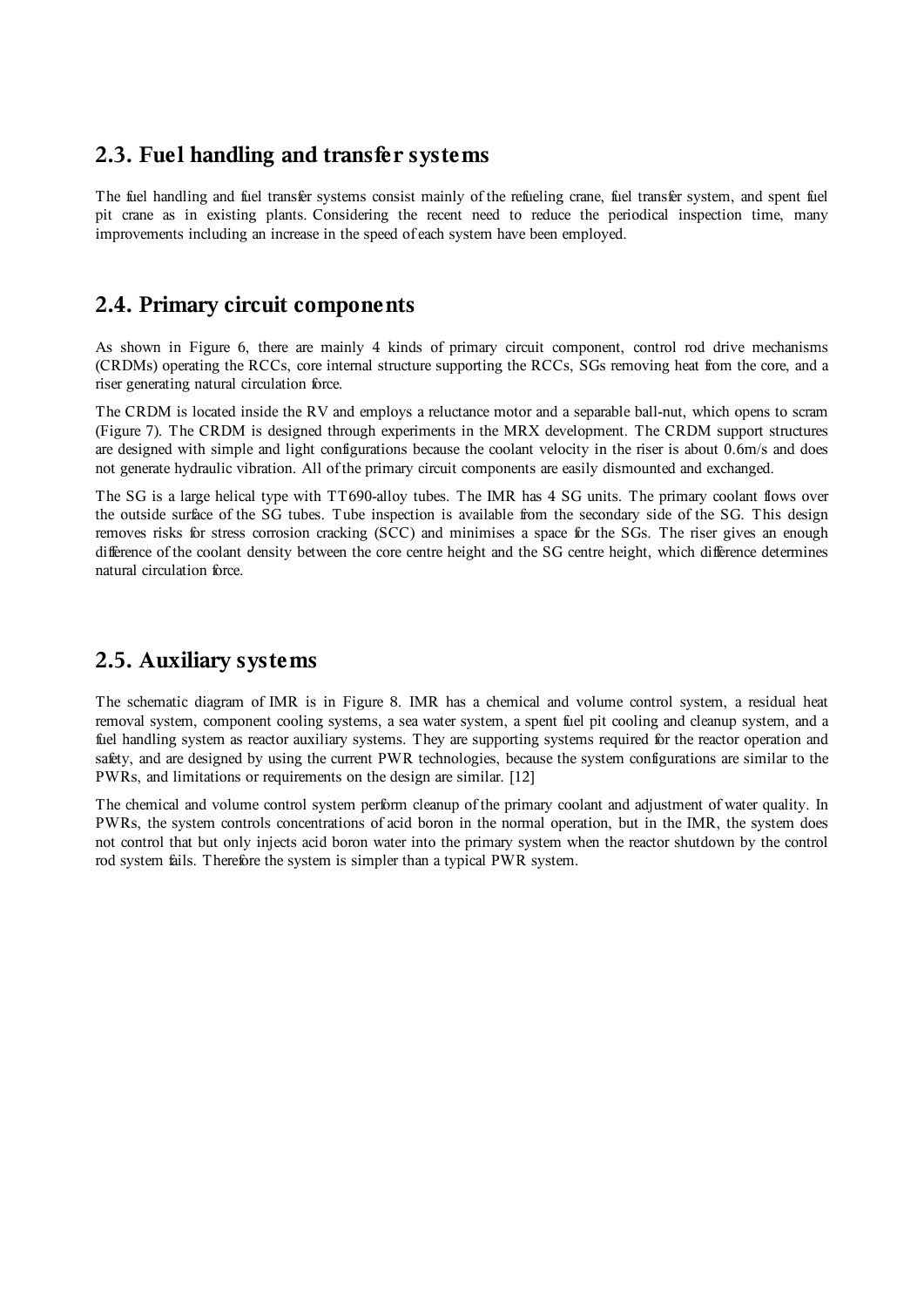

**Fig.6. Outline of primary circuit components**

![](_page_7_Picture_2.jpeg)

 **Fig.7. Separable ball-nut produced experimentally** 

The residual heat removal system removes the decay heat through the SGs and the residual heat removal cooler connected with the main steam and feed water lines.

The component cooling systems cools components of the IMR system, and the sea water system supplies sea water for the component cooling systems.

The spent fuel pit cooling and cleanup system removes the decay heat from the spent fuel and cleans up the pit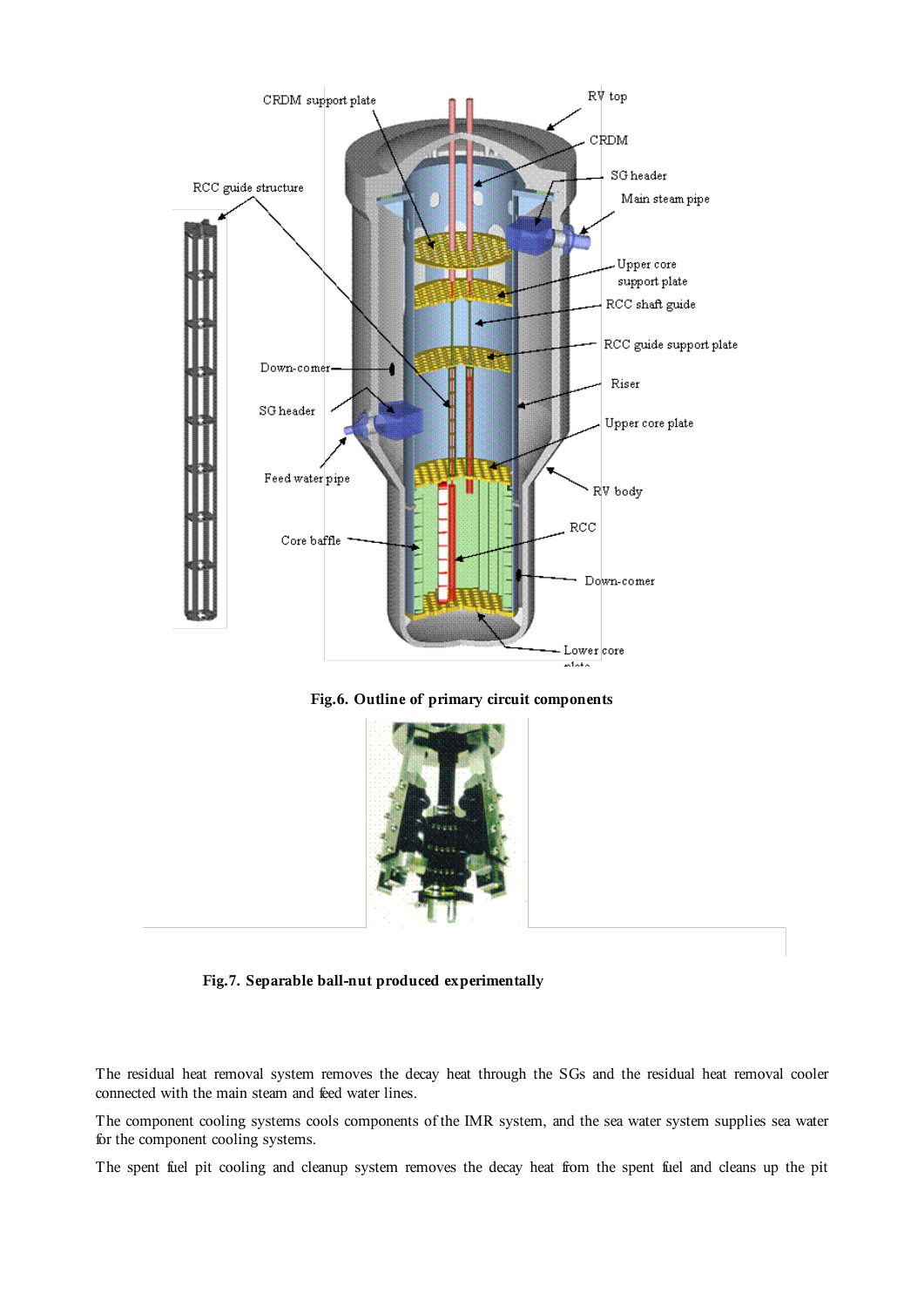![](_page_8_Figure_1.jpeg)

**Fig.8. Schematic diagram of IMR**

# **2.6. Operating characteristics**

The reactor control system is designed so that it can follow the following load change without causing a reactor trip.

- a 10% step load change
- a 5% per min ramp load change
- 100% load reduction

# **2.7. Outline of fuel cycle options**

Basically, the fuel cycle option of IMR is the same as with the conventional LWRs. The reference IMR design study has been done assuming the use of low-enriched uranium dioxide fuel (less than 5.0 weight % U-235). Using partially or fully loading MOX fuel will be acceptable. Additionally, the properties of the spent fuel of IMR are similar to the conventional LWRs, it can be reprocessed at existing reprocessing plants. The MOX fuel reprocessed by innovative methods with low decontamination factors, such as the pyrometallurgical process, will also be applicable, if it is acceptable for LWRs.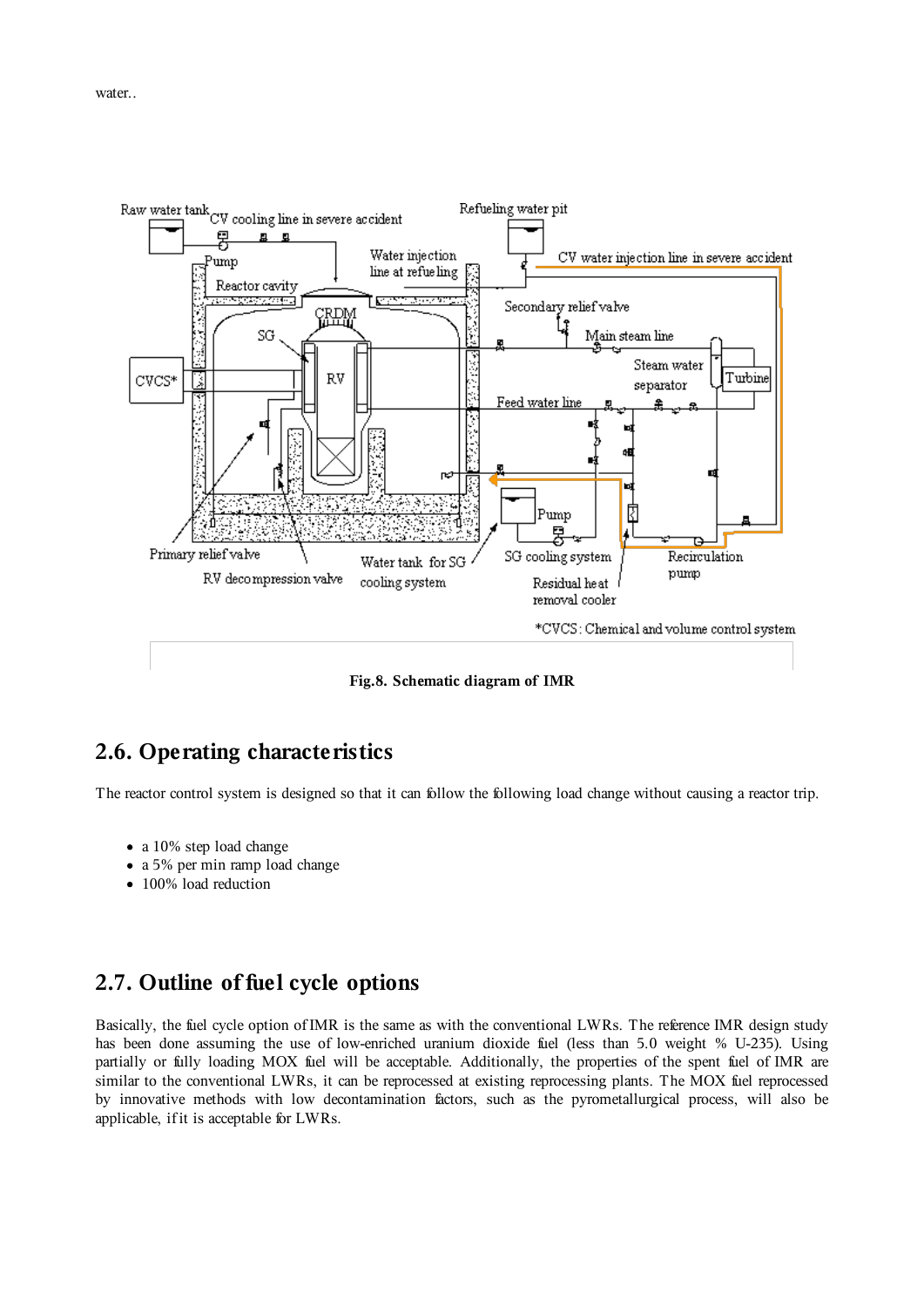# 3.1. Safety concept and design philosophy

The basic principles of IMR safety design are as follows:

- By design, eliminate initiating events that might cause fuel failure,
- During accidents, require no operator actions or external support such as water, power, etc.
- The RV integrity will be retained by core cooling through the RV wall, even if severe accidents occur.
- The CV integrity will be maintained by submerging the CV head in water for refueling, even if severe accidents occur.

By adopting the integrated primary system design and the HHTS without reactor coolant pumps and main coolant pipelines, the possibility of accidents that may cause fuel failure, such as a large-break loss of coolant accident (LOCA), control rod ejection (R/E), loss-of-flow (LOF) and locked rotor (L/R), is essentially eliminated. During the normal operation, the water level in the reactor vessel is controlled by injection from the charging pumps. However, since the diameter of the pipes connected to the primary system (reactor vessel) is less than 10 mm, water level can be maintained to submerge the top of the core without any injection.1) Four Independent Safety Trains, both Mechanical and Electrical.

# 3.2. Provision for simplicity and robustness of the design

The ECCS and CSS installed in conventional PWRs are eliminated. The residual heat removal system (RHRS), CCWS, ESWS, emergency AC power system, and heating, ventilating, and air conditioning (HVAC) system of the main control room are designed as non-safety grade, because of using the stand-alone power generator devices.

# 3.3. Structure of the defence-in-depth

IMR will be designed, manufactured, constructed, and operated with the same quality, reliability, and safety margins, including negative reactivity feedback characteristics, and based on the same philosophy as the conventional LWRs. Additionally, as the design basis, IMR eliminates causes of initiating events which might result in fuel failure such as, LOCA, R/E, LOF, and L/R, by employing integrated primary system design, the HHTS and in-vessel CRDM.

In case of design basis accidents, IMR detects abnormal condition and trips the control rods. Since IMR has no soluble boron system as a chemical shim, control rod worth is enough to maintain cold shutdown conditions. Additionally, in case of a trip failure, stand-by shutdown systems inject borated water to shutdown the reactor. Residual heat is removed by the SG cooling system, placed for each SG feedwater line, when IMR incurs loss of external energizer or loss of cooling function through the SGs, like accidents with SG tube rupture or main feed water line rupture, and so on. When accidents, the separetion valves on the damaged SG line are closed and the SG cooling system supplies water from the water tank to non-dameged SGs without operator action and external supports and keeps core conditions within the safety criteria.

IMR design could remarkably decrease the possibility of radiological release. In addition, the CV would work as a barrier even if a large radiological release from the RV is hypothesized.

# 3.4. Active and passive systems and inherent safety features

The active and passive safety systems and inherent safety features are summarized in Table 3.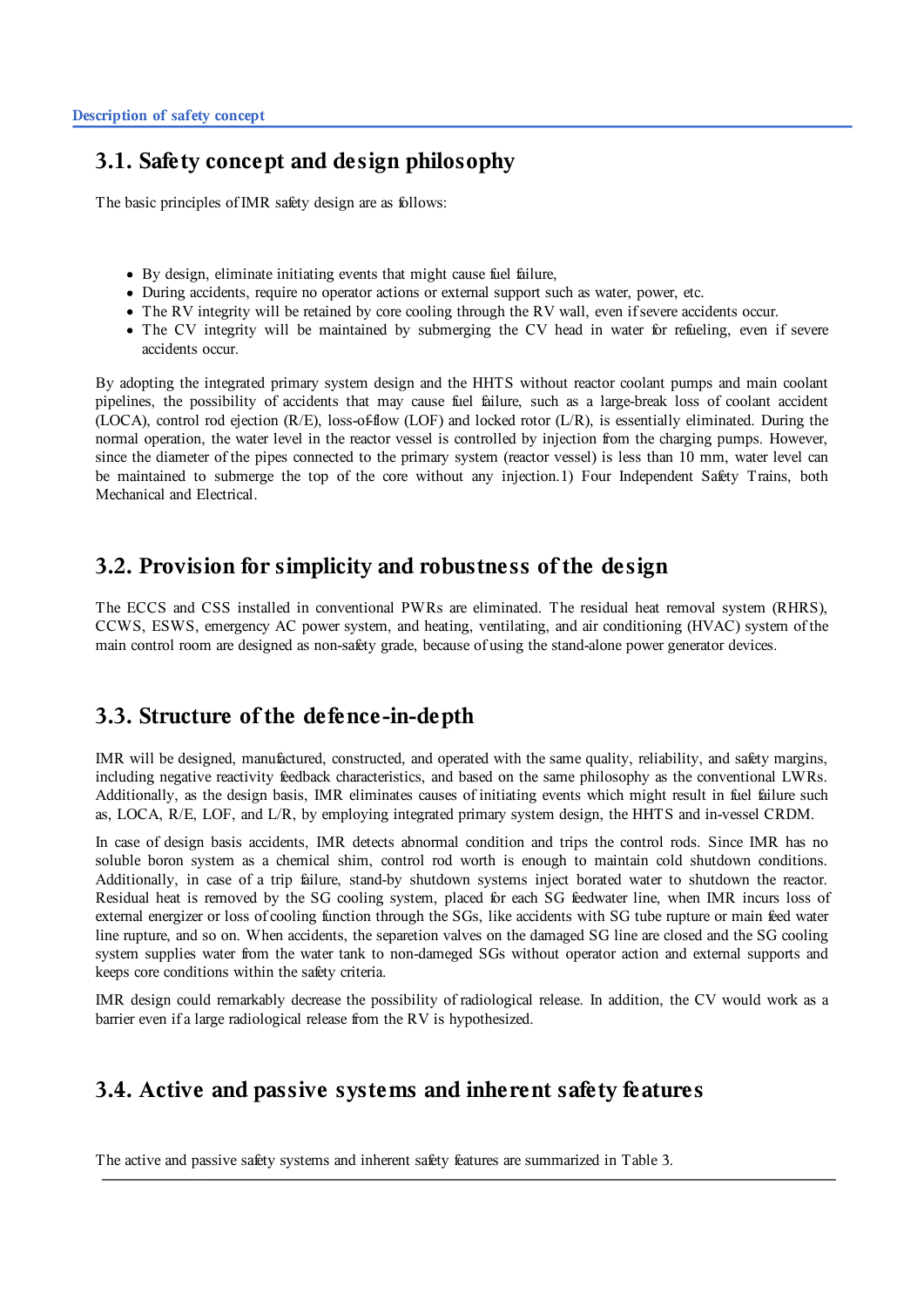| Category           | System                                                  | Note                                                                                         |
|--------------------|---------------------------------------------------------|----------------------------------------------------------------------------------------------|
| Passive<br>system  | Primary shutdown system<br>(Control rods)               | Rod insertion by gravity                                                                     |
|                    |                                                         | Enough reactivity worth to move the reactor from power<br>operation to a cold shut-down      |
|                    | Backup shutdown system<br>(Boric acid injection system) | Boron injection by accumulated pressure                                                      |
|                    | Emergency DC Power System<br>(Batteries)                | Batteries are required at the early stage of accidents to operate<br>plant protection system |
| Active<br>system   | SG cooling system                                       | Pumps with the stand-alone diesel generators                                                 |
| Inherent           | Integrated primary system                               | Eliminates large-break LOCA by design                                                        |
| safety<br>features | <b>HHTS</b>                                             | Eliminates LOF, $L/R$ by design                                                              |
|                    | In-vessel CRDM                                          | Eliminates $R/E$ by design                                                                   |

**Table 3. Safety features and systems**

# **3.5. Design basis accidents and beyond design basis accidents**

Figure 9 shows heat removal paths on normal operation, design basis accidents and severe accidents.

Design basis accidents (DBAs) are supposed to cause no fuel failure with the functions of reactor shutdown and residual heat removal being carried out by the SGs cooling system.

In case of beyond-design-basis accidents (BDBA) such that the SGs cooling system is not available, normal cooling systems, such as the component cooling water system (CCWS), residual heat removal system (RHRS), etc. are used if possible. In case normal cooling systems are unavailable, the RV integrity is retained by core cooling through the RV wall, and submerging the CV head, using the water for refueling, retains the CV integrity. When decay heat removal through the SGs is not applicable, water leaking out of the RV will fall to the bottom of the RV cavity. Since decay heat can be removed through the RV wall, molten core debris could be retained inside the RV. In addition, decay heat in the CV could be removed through the CV head, which will be immersed in water supplied from the raw water tank by the operators, to keep the pressure in the CV lower than the design limitation. In the severe accidents, the RV decompression valve and the primary relief valve operate to reduce the pressure in the RV when accidents raise the primary pressure. The CV water injection line from the refueling water pit is also used to make a heat sink in the CV at the severe accidents.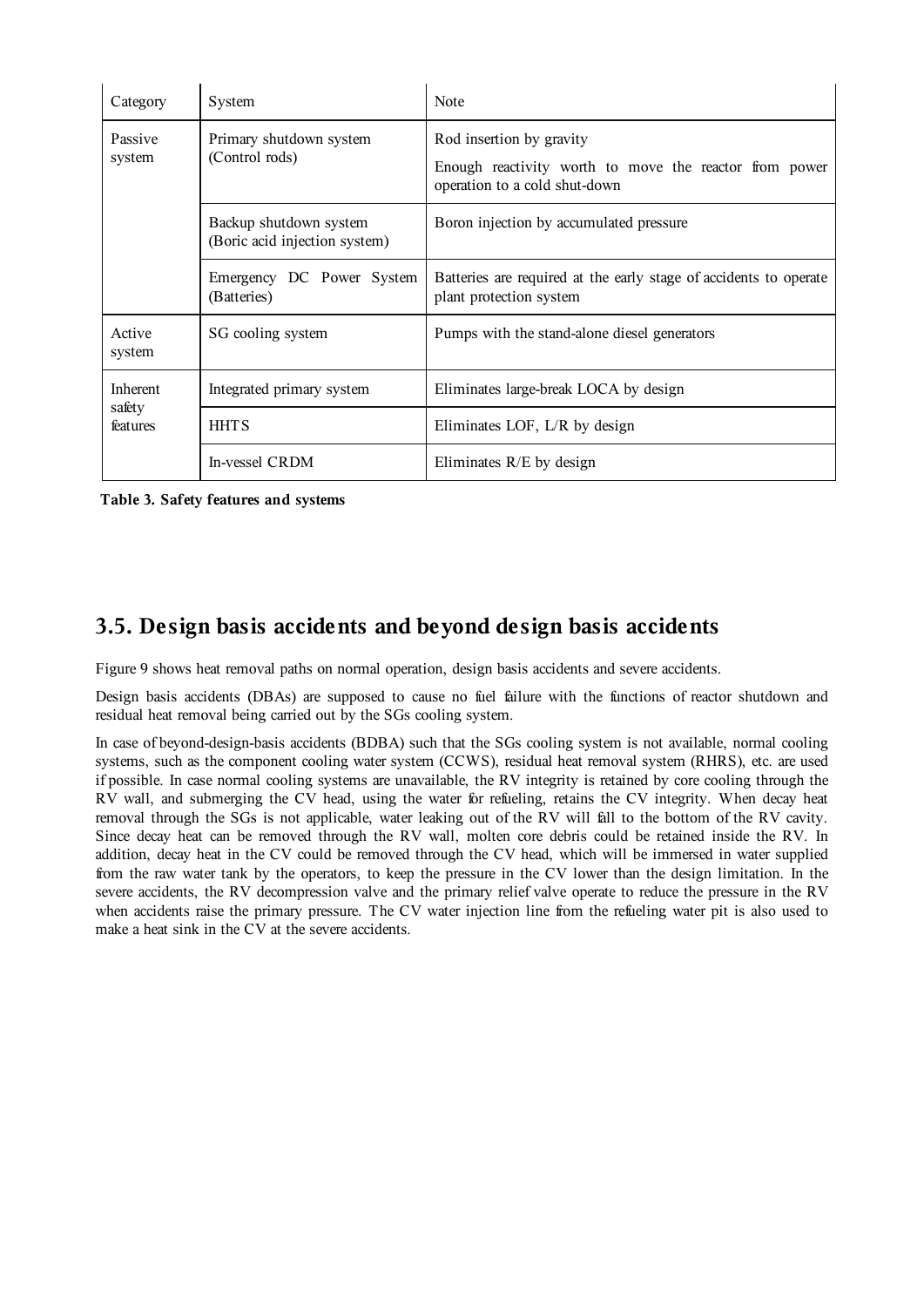![](_page_11_Figure_0.jpeg)

Fig.9. Heat removal paths on normal operation, accident and severe accident

## 3.6. Provisions for safety under seismic conditions

IMR is designed for seismic conditions of Japan, an earthquake country. The analysis with a typical and conservative seismic swing (S1:180gal, S2:308gal x 1.8), used in the current PWR design in Japan, shows the IMR plant integrity is kept. It is possible to also install seismic isolation devices in case of a site with severe seismic conditions.

#### **Proliferation resistance**

Design concepts for proliferation resistance are employing fuel materials with low risks to convert to weapons-usable materials, and giving low opportunities for diversion of fuel materials by outsiders. As ways to attain the concepts, IAEA recommends that employment of low enriched UO2 fuel and long refueling intervals.

IMR is an LWR with moderation ratios similar to conventional LWRs, so that properties of fresh and spent fuel are also similar to fresh and spent fuel of LWRs. Therefore, proliferation resistance is expected to be similar to conventional LWRs, i.e., the initial enrichment required is less than 5 weight % and spent fuel is hard to convert to the weapons-usable materials. The low power density core of IMR enables extending the refueling interval to more than two years.

### Safety and security (physical protection)

The physical protection for IMR is planned to adopt same methods with the current PWR one because access routes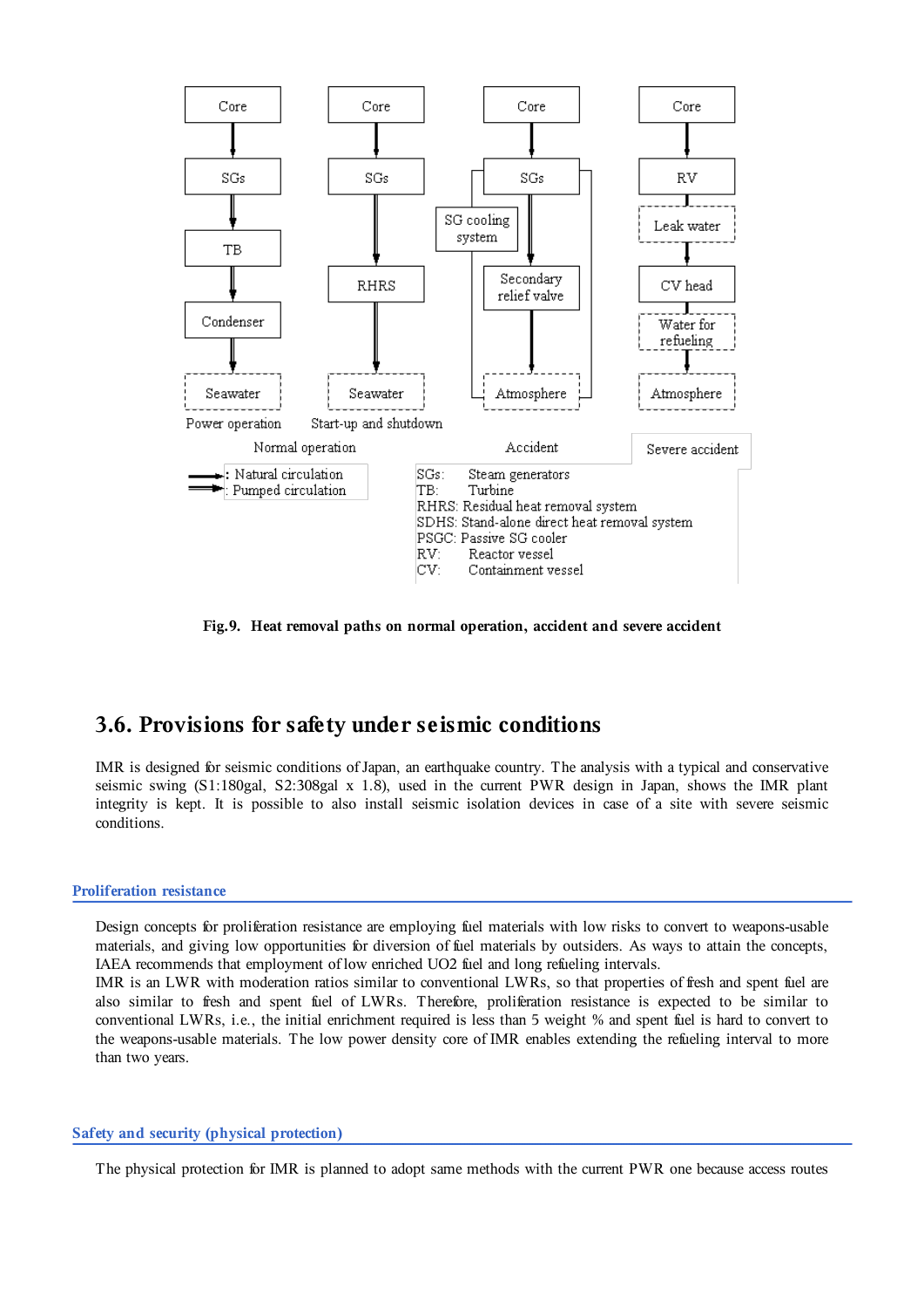to the reactor building, the fuel handling systems and radioactive waste handling/storage systems are similar to the PWRs [12].

In particular, IMR employs designs as follows;

- the reactor, auxiliary and turbine buildings are placed in the protected area.
- the buildings are robust against natural hazards and attacks by outsiders.
- new and spent fuel assemblies are stored in controlled areas in the reactor building.
- each of the doorways to controlled areas in the buildings has a security gate and is kept tabs on.

### Description of turbine-generator systems

IMR adopts a conventional turbine-generator system used in the current PWR [12]. Figure 10 shows a typical turbine system.

![](_page_12_Figure_8.jpeg)

Fig.10. Typical turbine system employed the current PWR in Japan [12]

The turbine system converts thermal energy of steam to rotational energy, and electrical energy through a generator. The system mainly consists of a turbine itself, a main steam system and a condensate feed-water system.

The SGs supply super-heated steam with 5.0 MPa of pressure and 296 oC of temperature. The turbine is a TC2F48 type with a high pressure turbine and a low pressure one, and has a power generation efficiency of 35%. A drive shaft of the turbine is connected a generator shaft and rotates a rotor of the generator, and generate electric power.

The main steam system, placed between the SGs and the main steam stop valves, transports steam to the turbine.

The condensate feed-water system has two sections. One is a condensate section from the condensers, placed a downstream of the low pressure turbine, to the deaerator tank, and completely condenses the secondary coolant to water. The other is a feed-water supply section from the deaerator tank to the SGs, and supplies 220 oC water to the SG<sub>s</sub>.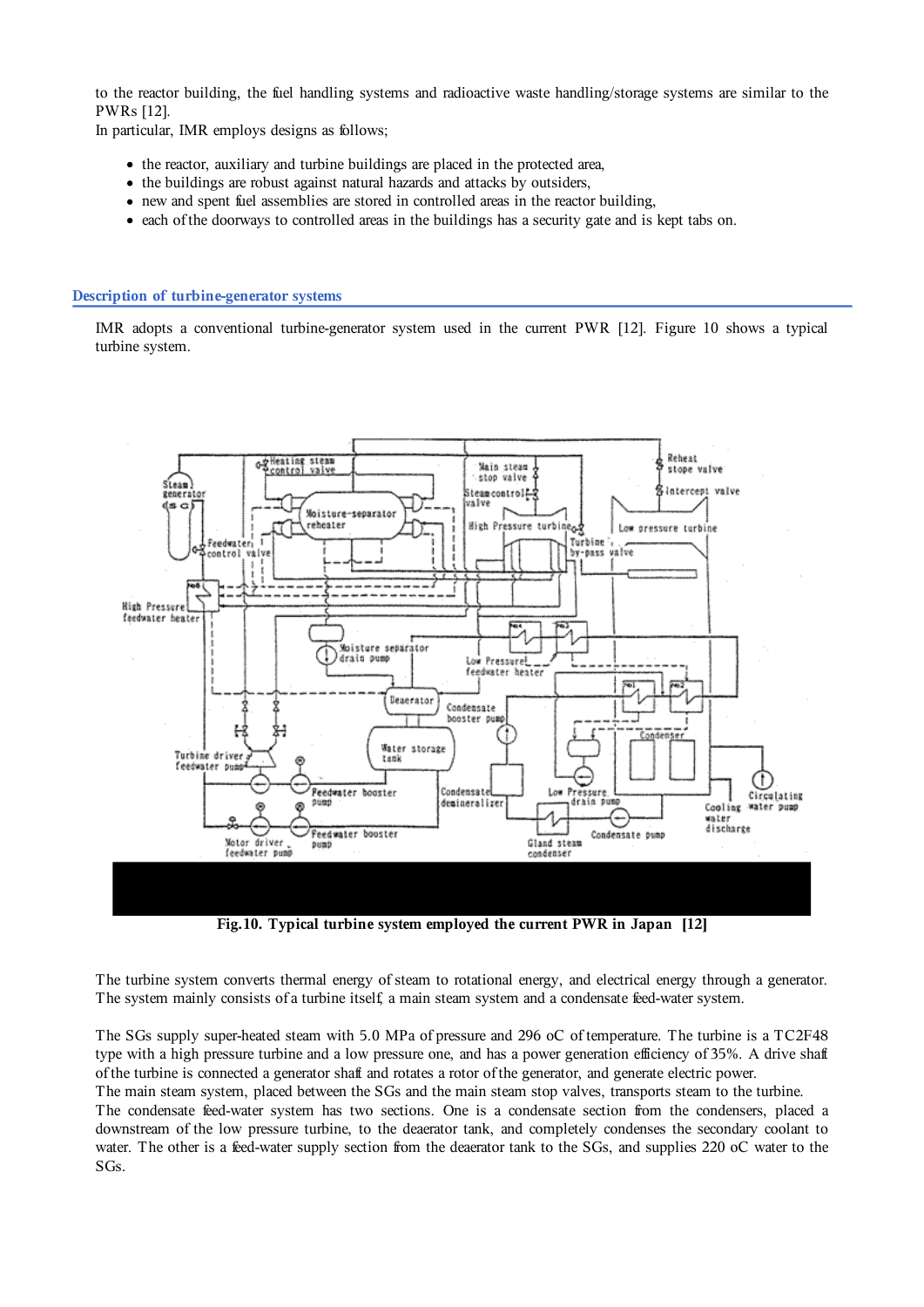### 7.1. In-core neutron instrumentation

The low power density performance of IMR brings low fuel temperatures and does not require observations for linear heat rates. But from a viewpoint of departure from nucleate boiling (DNB), it is necessary to observe horizontal power distributions integrated axially. A fixed in-core detector (FID) including 3-5 self-powered neutron detectors (SPDs) is adopted in an in-core instrumentation system. The FID is used as an on-line detector. One FID is inserted per four fuel subassemblies except fuel assemblies placed the outer layer of the core, where assembly power is low enough to avoid DNB.

### 7.2. Out-core neutron instrumentation

Because the FID is used by inserting into the fuel assembly and has low sensitivities for neutron flux, the FID is not useful under operations with low power and refueling conditions. IMR adopts an out-core neutron instrumentation system, source range monitor and wide range monitor, which used in the current PWRs.

# 7.3. Control rod position indicator (RPI)

The power distribution observation with the FIDs gives rough data. On the contrary, changes of control rod positions with burn-up are small. Those require observing control rod positions with high accuracies. IMR adopt an indicator with a magnetostrictive wire. The indicator is placed in every CRDM and observes accuracies within  $\pm 10$ mm for 3.65 m of a control rod stroke.

# 7.4. Void fraction monitor

The outlet temperature of the primary coolant is the saturated temperature. To clarify core cooling conditions, IMR requires measuring inlet coolant temperature, primary pressure (or outlet coolant temperature), and average void fraction in the riser or primary coolant mass-flow rate. IMR adopts measuring average void fraction in the riser with void sensors, which has good integrity under hot temperature conditions.

### 7.5. Reactor control system

Figure 11 shows a plant control diagram of IMR.

When the power of the secondary system, i.e., steam generator heat removal, increases, the reactor core inlet coolant temperature decreases, then positive reactivity is added and the core power increases. On the contrary, when the steam generator heat removal decreases, negative reactivity is added and the core power decreases. Thus, the core power has the character to change automatically following the secondary system power rate. The secondary system power is adjusted by feed-water flow rate. Although the core power automatically follows the secondary system to some extent, the transitional power mismatch between primary and secondary systems appears as change of reactor pressure. Change of reactor pressure leads to change of the void fraction in the riser region, changing the void reactivity and natural circulation flow rate. Therefore, for stable operation, it is important to maintain reactor pressure near the target pressure. The control rods finely control the core power, so that the reactor pressure is maintained near the target pressure.

Principally, the plant power is controlled by two kinds of control devices, the feed-water control valve and the control  $rod$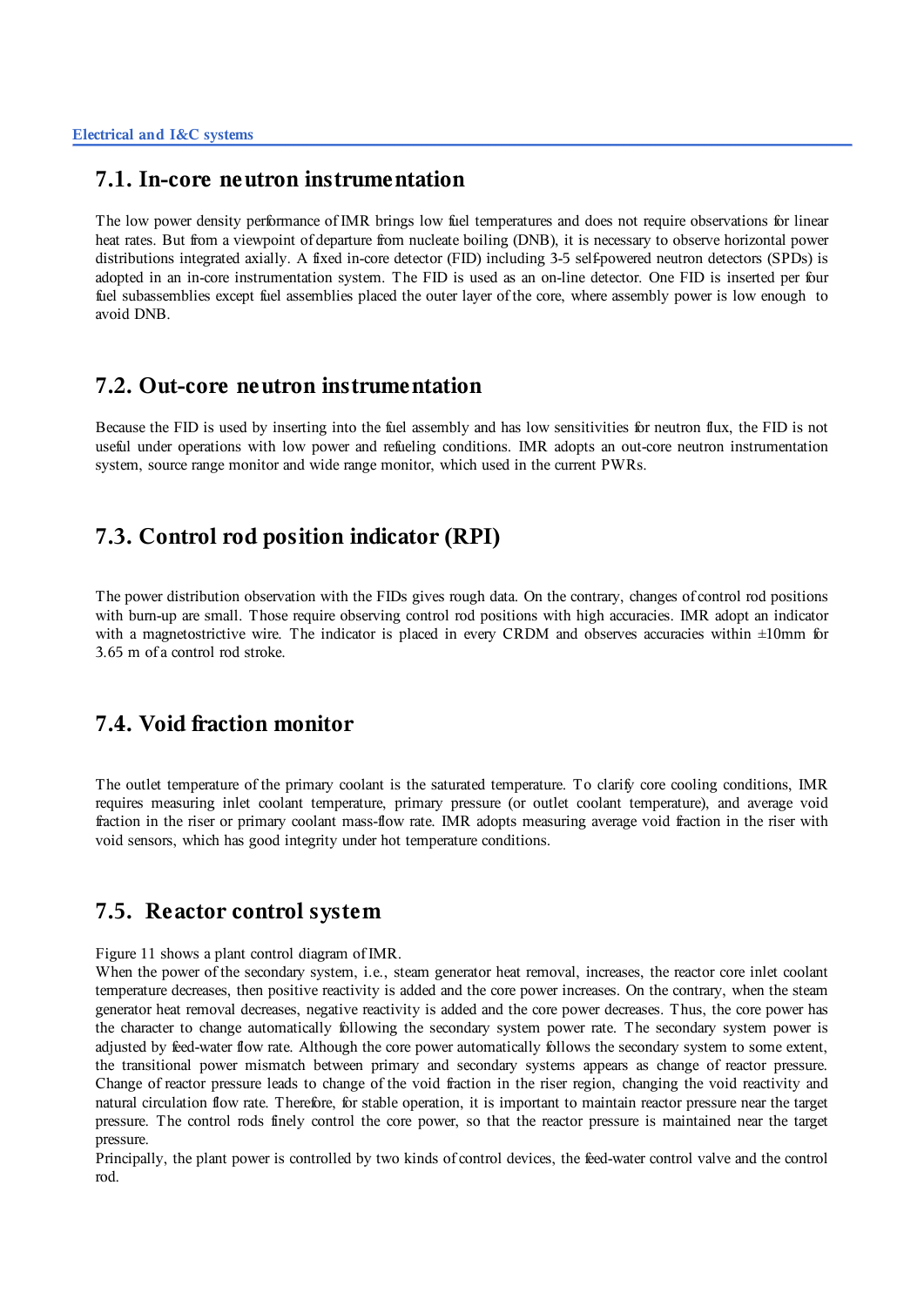RELAP5 analyses show the plant control system gives stabilities similar to the current PWRs.

![](_page_14_Figure_1.jpeg)

Fig.11. Plant Control Diagram

## 7.6. Other electrical and I&C systems

About other electrical and I&C systems, IMR adopts newest technologies used in the PWRs. [12]

### Spent fuel and waste management

Managements for new and spent fuel assemblies and radioactive wastes on IMR are planned to basically adopt the same managements of the current PWR because materials of the fuel assembly, discharged burn-up, radioactivity of wastes are similar to those of conventional PWRs[12].

New fuel assemblies are stored in a dry storage area near the spent fuel pit, and are transported into the spent fuel pit before loading into the RV. After the reactor is shut down and the primary pressure boundary is opened, all fuel assemblies are removed from the RV into the spent fuel pit in the reactor building by using a fuel handling machines and cranes. The spent fuel assemblies are taken up burnable poison rod and control rod clusters, and stored and cooled in the pit for a planned period more than six months, generally. The control rod cluster is re-taken in the new fuel assemblies and the burnable poison clusters are stored as radioactive wastes. Before transportation to the spent fuel pit, the all fuel assemblies taken up from the RV are inspected, in the inspection pit, whether there are damages or not. If a fuel assembly has damages, the assembly is enclosed into a damaged-fuel-can in the inspection pit and transported to the spent fuel pit. PWR uses borated water in the spent fuel pit, but IMR uses pure water to avoid acid boron mixing into the primary coolant.

The radioactive wastes are solid, liquid and gaseous types, and are stored after proper and safe treatments for planned periods. For the gaseous wastes, there are a nitrogen waste gas treatment system and hydrogen waste gas treatment system remove radioactive noble gases such as krypton and xenon, originated from degassing the primary coolant in the CVCS. For the liquid wastes, a liquid waste treatment system is used to reuse, store and discharge the liquid wastes containing fission products and radioactive corrosion products, originated from drains of equipments. For the solid wastes, a solid waste treatment system is used to store materials such as evaporator concentrates, generated by the CVCS and the liquid waste treatment system, spent radioactive resins, spent radioactive filters, and so on.

#### **Plant layout**

The perspective view of the IMR reactor building is shown in Figure 12. The plant layout of IMR is shown in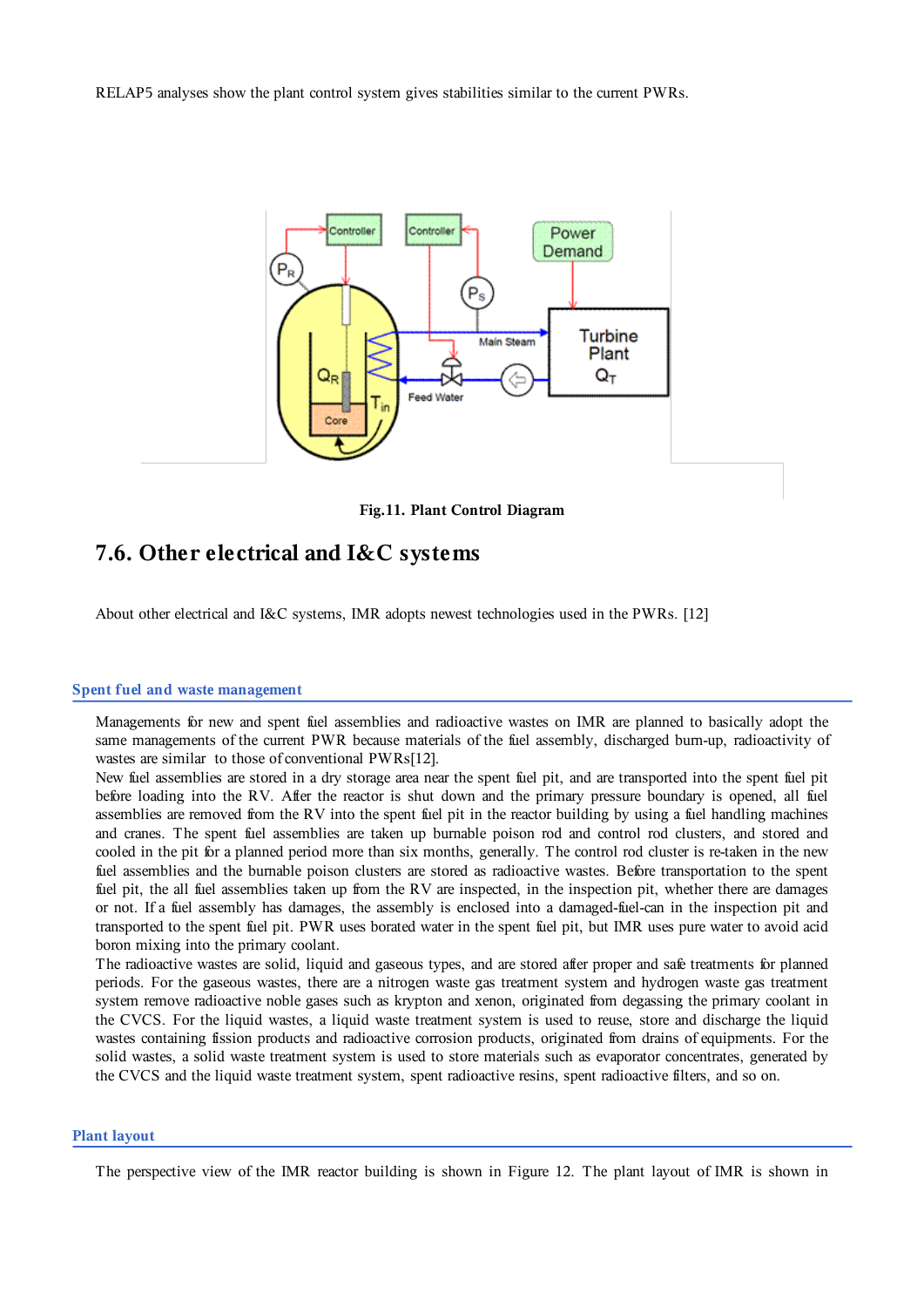Figure 13, which is optimized to satisfy various needs, such as safety, radiation, etc, with the same philosophy as applied to conventional PWRs. The important point of the IMR plant layout is the downsizing of building volumes to reduce construction costs. For this, IMR adopts a small steel CV, 14.8 m of the diameter and 22.8 m of the height, and a small reactor building, including the CV and a fuel handling building. The CV design limitations are same with the Japan PWRs.

![](_page_15_Picture_1.jpeg)

**Fig.12. Perspective view of the IMR reactor building**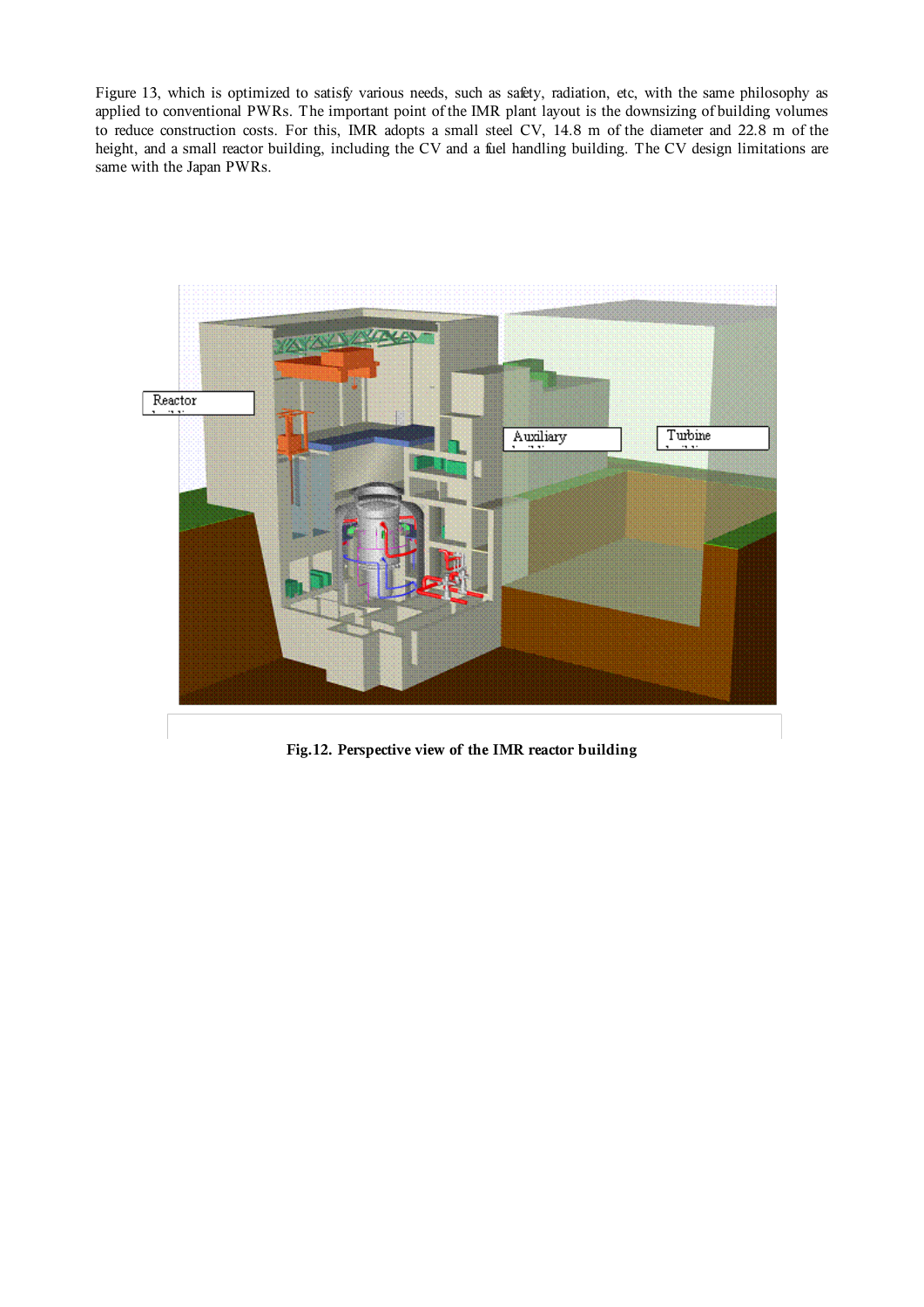![](_page_16_Figure_0.jpeg)

Fig.13. IMR plant layout

The reactor, the auxiliary and turbine buildings have sizes of 34.0mL x 36.6mW x 47.6mH, 28.0mL x 24.5mW x 23.0mH and 28.0mL x 24.5mW x 23.0mH respectively. The whole surface area of the IMR plant site is 4900 m2.

#### **Plant performance**

The thermal and electrical powers of IMR are 1000MWt and 350MWe. IMR is capable of both base-load operations and load-follow operations including daily load follow, where, for example, the electrical power changes from 100%-power to 50%-power for three hours, because IMR has same plant responses with PWR on the transient performances.

A design basis lifetime for main structures is 60 years. The capacity of the power station can easily be increased and adjusted to the demand by constructing additional modules. IMR also has high capabilities for district heating, seawater desalination, process steam production and so on because IMR can supply 296 oC steam without radioactive materials.

The IMR design operation schedule, which is determined considering the current Japanese regulation, is a regular maintenance with refueling (25 days), the first full power operation (13 EFPMs), a regular maintenance without refueling (13 days) and the second full power operation (13 EFPMs) before the regular maintenance with refueling. The total regular maintenance period is within 40 days per 26-EFPM operation, resulting in a predicted load factor of 95%. If the regulation accepts, it is possible to operate 26-EFPM with the 25-day regular maintenance, which would provide a load factor of 97%.

A construction period from the first concrete to the commercial operation start is about 24 months with the current tools and technologies. In the construction, the RV installed the SGs is transported to the site, and other elements manufactured in the maker factories are placed by field election works on the site. It is possible to shorten the period by employing assembling-unit construction methods.

The capital costs per MW(e) are expected to be similar to the large-scaled PWRs. The low total capital cost is attained by the small plant size, small site construction labour due to the short construction period. The low cost feature is favourable to reduce risks and burdens of the investment. The O&M costs are also reduced by less operating manpower through the reactor being capable of self-adjustment to the load, by less maintenance due to simplification and elimination of the certain equipment items such as reactor coolant pumps and safety systems and due to the two-year long operation cycle, and less amount of solid, liquid and gaseous wastes from the equipments and systems due to the boron-free design. The radiation exposure of workers is reduced by less equipment in the primary cooling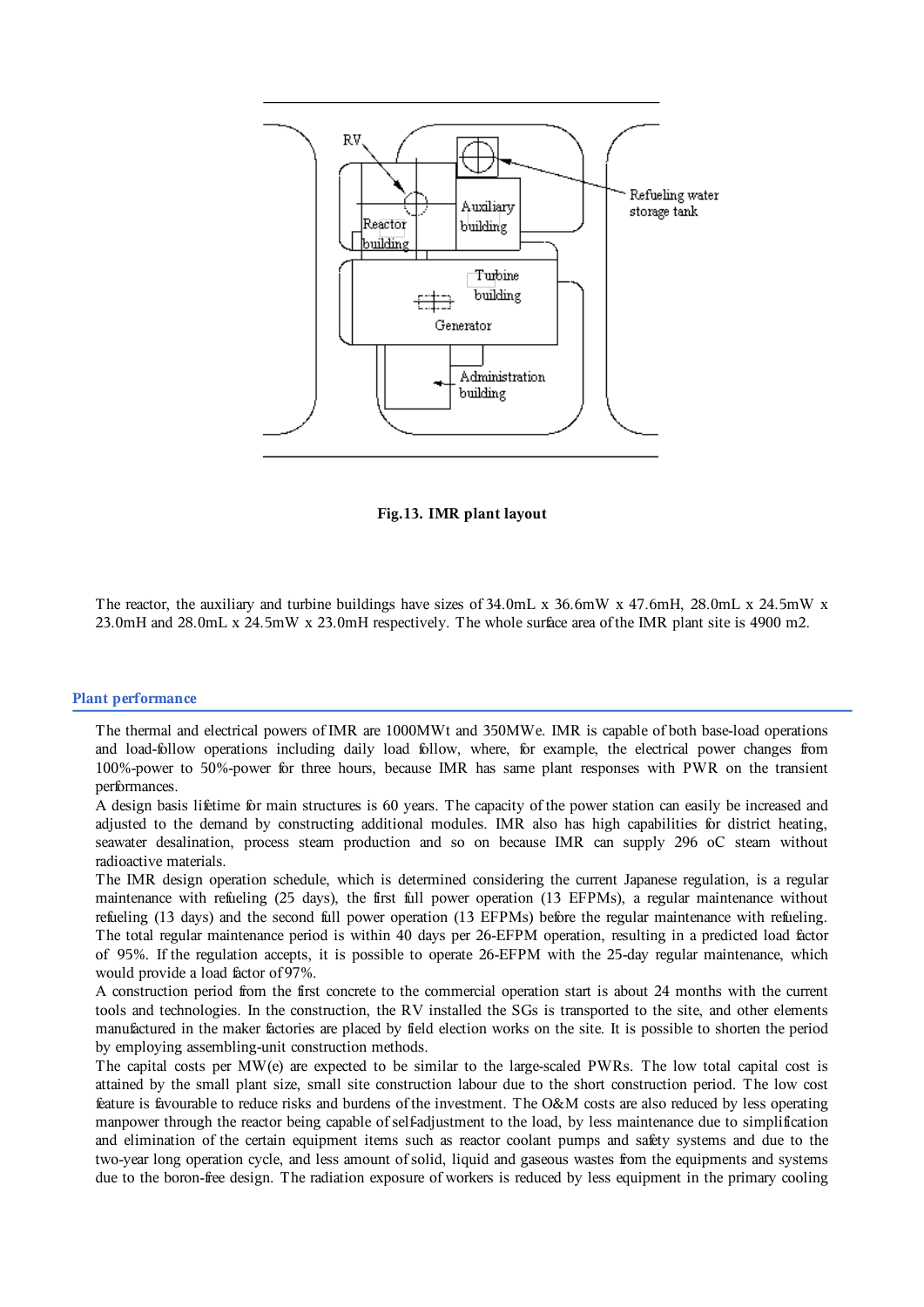system and by less area facing the primary coolant due to the integrated RV, which limits the boundary of the primary circulation.

The simple and essentially safety features also help gain public acceptance around the site.

#### Development status of technologies relevant to the NPP

The major enabling technologies are as follows.

- 1. Stability at the plant start-up; Coupling analysis of nuclear physics and thermal hydraulics are developed but there are few validation data for the IMR start-up conditions. Validation data should be obtained through simulation tests.
- 2. Fuel cladding durability; More data are required to validate the integrity of fuel cladding under boiling conditions in neutron irradiation field.
- 3. Integrated RV; There are no manufacturing issues but some plant facilities may need to expand their capacity.
- 4. In-vessel CRDM and RPI; The technologies of in-vessel CRDM and RPI in IMR are based on design experiences of the next-generation marine reactor MRX developed by JAERI and MHI. The basic feasibility was tested but in addition to the development programme, more data are required to confirm the durability of motors, bearings, and ball-nuts under the IMR high temperature operating condition. Specifically, high temperature RPI testing under the IMR design conditions is necessary. Methods of the CRDM and RPI maintenance should be also improved.
- 5. In-vessel SG; Thermal-hydraulic data are needed to valid heat removal performances under natural circulation condition with bubbly flow. The SG tube is planned to be inspected from the secondary side of the SG, and inspection devices should be improved.

#### Deployment status and planned schedule

IMR is an IPSR categorized under international near term deployment (INTD) in the Generation IV International Forum. The Japan Ministry of Economy, Trade and Industry supported its conceptual design study and feasibility testing of key technologies from 2001 to 2007 [1]-[10].

Currently, the development team consists of Kyoto University, Central Research Institute of Electric Power Industries (CRIEPI), the Japan Atomic Power Company (JAPC), and Mitsubishi Heavy Industries (MHI).

IMR is now at the conceptual design stage. Validation testing, R&D for components and design methods, and basic design development are required before licensing. The time required for development and deployment of IMR depends on the financial situation and the extent of construction requirements. The target year to start licensing is 2020 at the earliest.

#### **References**

[1] KANAGAWA, T., et al, "The design features of integrated modular water reactor (IMR)", Proc. of ICONE12, #49528, Arlington, USA (2004).

[2] SUZUTA, T., et al, "Development of integrated modular water reactor - Natural circulation tests in reactor vessel", Proc. of ICAPP04, #4086, Pittsburgh, USA (2004).

[4] TAKANO, K., et al., "Assessment of bubble behavior in two-phase flow natural circulation utilized for primary system of the integrated modular water reactor (IMR)", Proc. of the 4th Japan-Korea Symposium on Nuclear Thermal Hydraulics and Safety (NTHAS4), #062, Sapporo, Japan (2004).

[5] SUZUTA, T., et al., "Steam-water natural circulation tests simulating the integrated modular water reactor (IMR)", Proc. of ICONE13, #50641, Beijing, China (2005).

[6] SUBKI, M. H., et al., "Steam-water test simulation by RELAP5/MOD3.2 for two-phase flow natural circulation system on the integrated modular water reactor (IMR)", Proc. of ICONE13, #50591, Beijing, China (2005).

[7] TAKANO, K., et al., "Bubble behavior in two-phase flow natural circulation employed in the primary system on the integrated modular water reactor (IMR), analyzed by ?-flow code", Proc. of ICONE13, #50590, Beijing, China  $(2005)$ .

<sup>[3]</sup> SERIZAWA, A., et al., "Two-phase flow in natural circulation system of the integrated modular water reactor (IMR)". Proc. of the 6th Int. Conf. on Nuclear Thermal Hydraulics. Operations and Safety (NUTHOS-6), #N6P132. Nara, Japan (2004).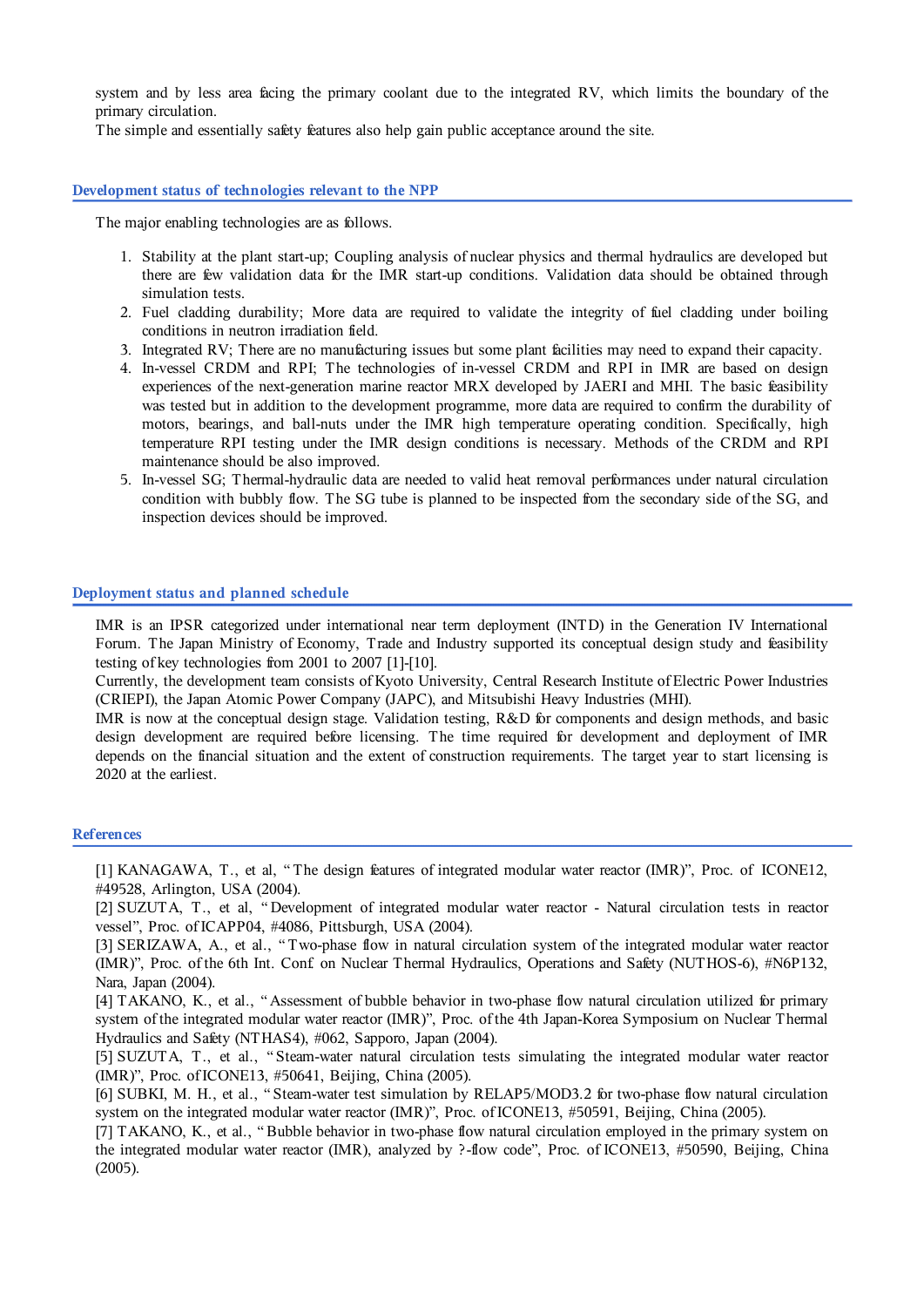[8] HIBI, K., et al., "Experimental Study on Bubbly Flow of Steam-Water System with High Pressure in Single Sub-channel Geometry", Proc. of NUTHOS-7, #182, Seoul, Korea (2008).

[9] KONDO Y., et al., "Experimental Study on Bubbly Flow of Steam-Water System with High Pressure in Multi-Bundle Geometry", Proc. of NUTHOS-7, #183, Seoul, Korea (2008).

[10] KONDO Y., et al., "Study on Bubbly Flow Behavior in Natural Circulation Reactor by Thermal-Hydraulic Simulation Tests with SF6-Gas and Ethanol Liquid", Proc. of The 6th Int. Symposium on Measurement Techniques for Multiphase Flows (ISMTMF2008), #20081120, Naha, Japan (2008).

[11] ISHIDA, T., et al., "Development of In-vessel Type Control Rod Drive Mechanism for Marine Reactor", Journal of Nuclear Science and Technology 38, No.7, 557570 (2001).

[12] Nuclear Safety Research Association, "LIGHT WATER REACTOR - Design, Operation/Maintenance, Safety evaluation of PWR -", Japan, March (1996)

#### **Technical data**

#### General plant data

| <b>Reactor thermal output</b> 1000 MWth       |                                                         |
|-----------------------------------------------|---------------------------------------------------------|
| <b>Power plant output, gross</b> 350 MWe      |                                                         |
| Power plant efficiency, net $35\%$            |                                                         |
|                                               | Mode of operation Baseload and Load follow              |
| <b>Plant design life</b> 60 Years             |                                                         |
| <b>Plant availability target &gt;</b> 95 $\%$ |                                                         |
|                                               |                                                         |
|                                               | Seismic design, SSE Equivalent to that of PWRs in Japan |
| Primary coolant material Light Water          |                                                         |
| Secondary coolant material Light Water        |                                                         |
| Moderator material Light water                |                                                         |
| Thermodynamic cycle Rankine                   |                                                         |

#### **Safety goals**

Core damage frequency < 2.9E-7 /Reactor-Year **Operator Action Time** 24 Hours

### **Nuclear steam supply system**

Steam flow rate at nominal conditions 515 Kg/s Steam pressure 5.6 MPa(a)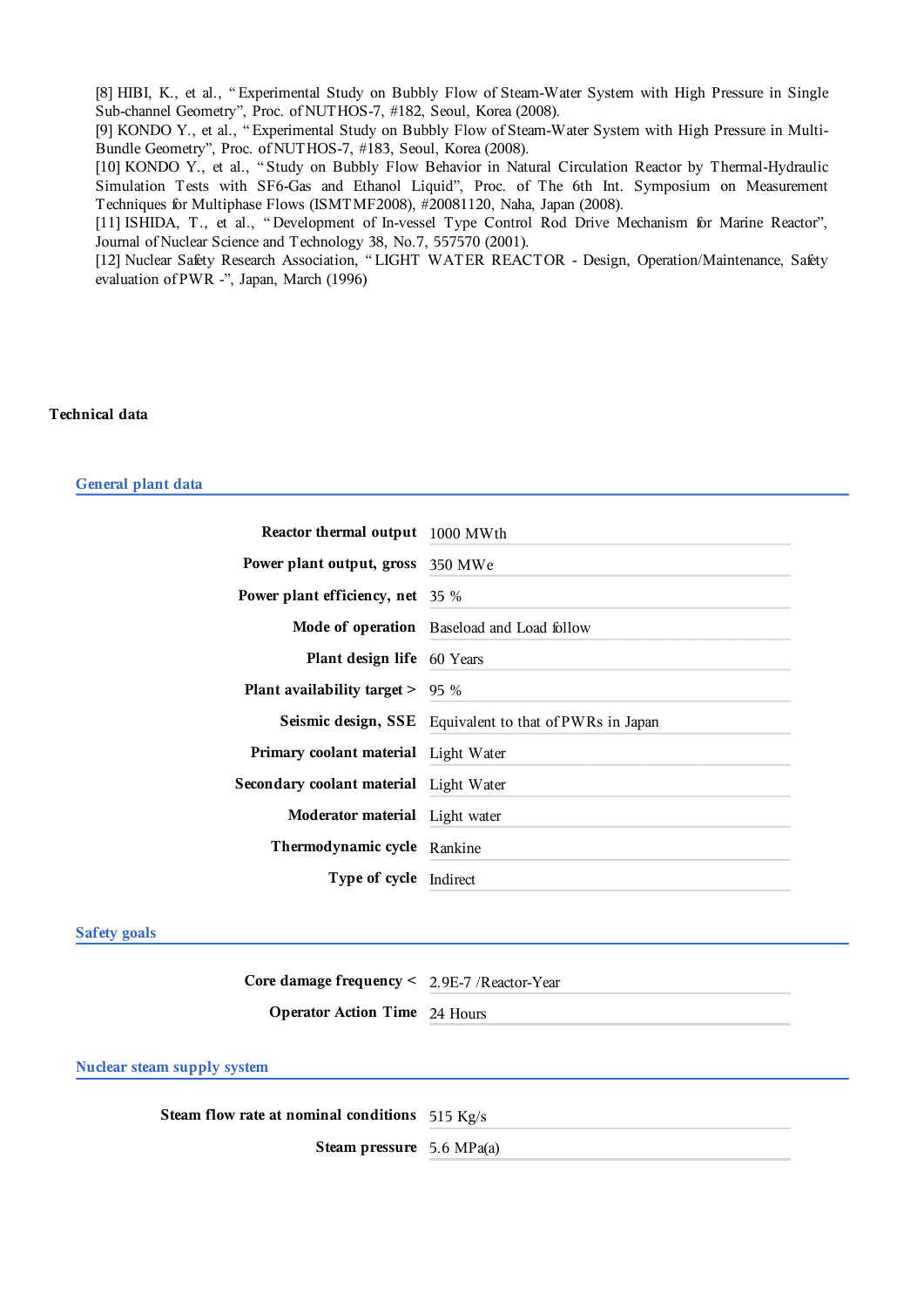### Feedwater flow rate at nominal conditions 220 Kg/s

Feedwater temperature 296 °C

### Reactor coolant system

| Primary coolant flow rate 3120 Kg/s              |  |
|--------------------------------------------------|--|
| Reactor operating pressure 15.51 MPa(a)          |  |
| Core coolant inlet temperature $303$ °C          |  |
| Core coolant outlet temperature $345^{\circ}$ C  |  |
| Mean temperature rise across core $42^{\circ}$ C |  |

### **Reactor core**

| Active core height 3.65 m                                          |                                                                                  |
|--------------------------------------------------------------------|----------------------------------------------------------------------------------|
| Equivalent core diameter 2.95 m                                    |                                                                                  |
| Average linear heat rate 7.2 KW/m                                  |                                                                                  |
| Average fuel power density 19.3 KW/KgU                             |                                                                                  |
| Average core power density $40 \text{ MW/m}^3$                     |                                                                                  |
| Fuel material UO2                                                  |                                                                                  |
| Cladding material $Zr-Nb$                                          |                                                                                  |
| Outer diameter of fuel rods 9.0 mm                                 |                                                                                  |
| <b>Rod array of a fuel assembly</b> Square                         |                                                                                  |
| Number of fuel assemblies                                          | 97                                                                               |
| <b>Enrichment of reload fuel at equilibrium core</b> 4.80 Weight % |                                                                                  |
| Fuel cycle length 26 Months                                        |                                                                                  |
| Average discharge burnup of fuel 46 MWd/Kg                         |                                                                                  |
|                                                                    | Burnable absorber (strategy/material) Gd2O3 in fuel - Natural boron in Pyrex rod |
| Control rod absorber material B4C with 90wt%-10B                   |                                                                                  |
|                                                                    | Soluble neutron absorber Boric asid with 90wt%-10B                               |

### Reactor pressure vessel

| Inner diameter of cylindrical shell 6000 mm |
|---------------------------------------------|
| Wall thickness of cylindrical shell 275 mm  |
| Design pressure $17.26 \text{ MPa(a)}$      |
| <b>Design temperature</b> 345 °C            |
| Total height, inside 16800 mm               |
|                                             |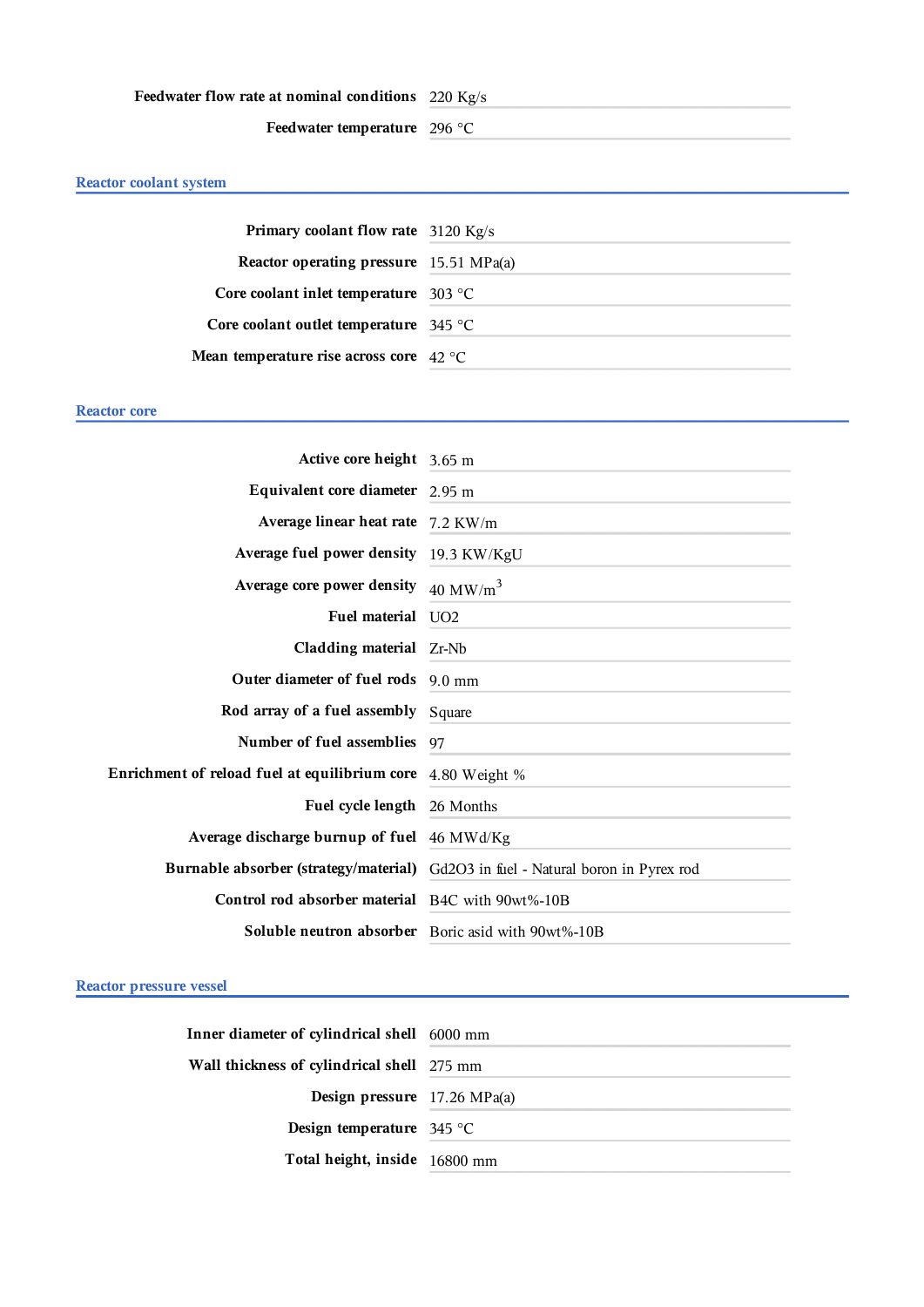### **Fuel channel**

### **Pressure Tube material** Zr 2.5wt% Nb alloy

### **Steam generator or Heat Exchanger**

|                                                    | <b>Type</b> Large helical |
|----------------------------------------------------|---------------------------|
| Number 4                                           |                           |
| Total tube outside surface area $6770 \text{ m}^2$ |                           |
| Number of heat exchanger tubes 5120                |                           |
| Tube outside diameter 11.2 mm                      |                           |
| Tube material TT690 alloy                          |                           |

### Primary containment

| Type Steel                                              |  |
|---------------------------------------------------------|--|
| <b>Overall form (spherical/cylindrical)</b> Cylindrical |  |
| <b>Dimensions - diameter</b> $14.8 \text{ m}$           |  |
| Dimensions - height $22.8 \text{ m}$                    |  |
| Design pressure 0.492 MPa                               |  |
| Design temperature $144^{\circ}$ C                      |  |
| <b>Design leakage rate</b> $0.1$ Volume % /day          |  |

Residual heat removal systems

Active/passive systems Active

Safety injection systems

Active/passive systems Passive

### **Turbine**

| Type of turbines TC2F48                                       |  |
|---------------------------------------------------------------|--|
| Number of turbine sections per unit (e.g. $1/0/1$<br>HP/MP/LP |  |
| Turbine speed 3000 rpm                                        |  |